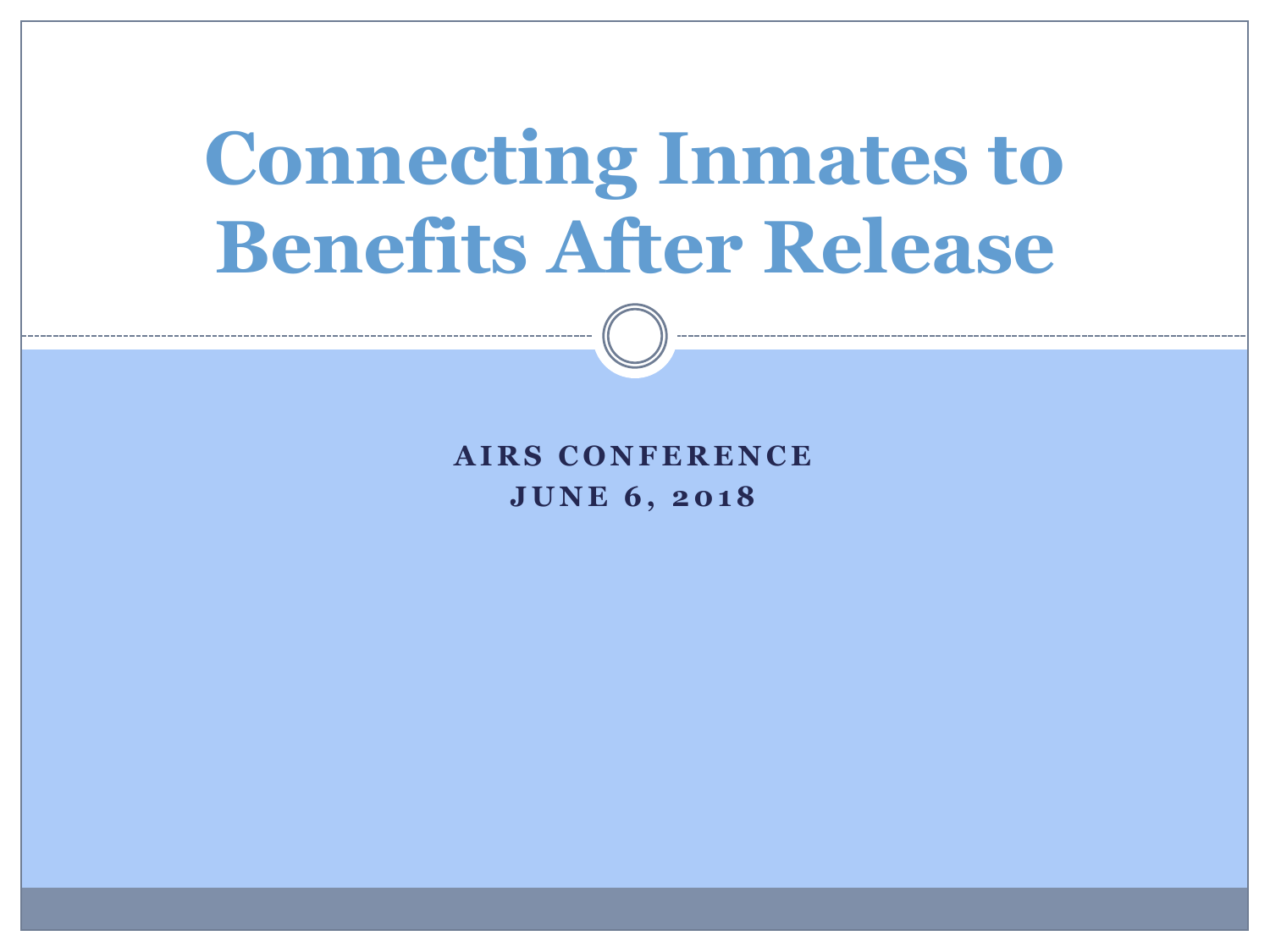

 Understanding the challenges for Medicare released prisoners

 Becoming familiar with key terms & Medicare enrollments

Better understanding of how to assist this population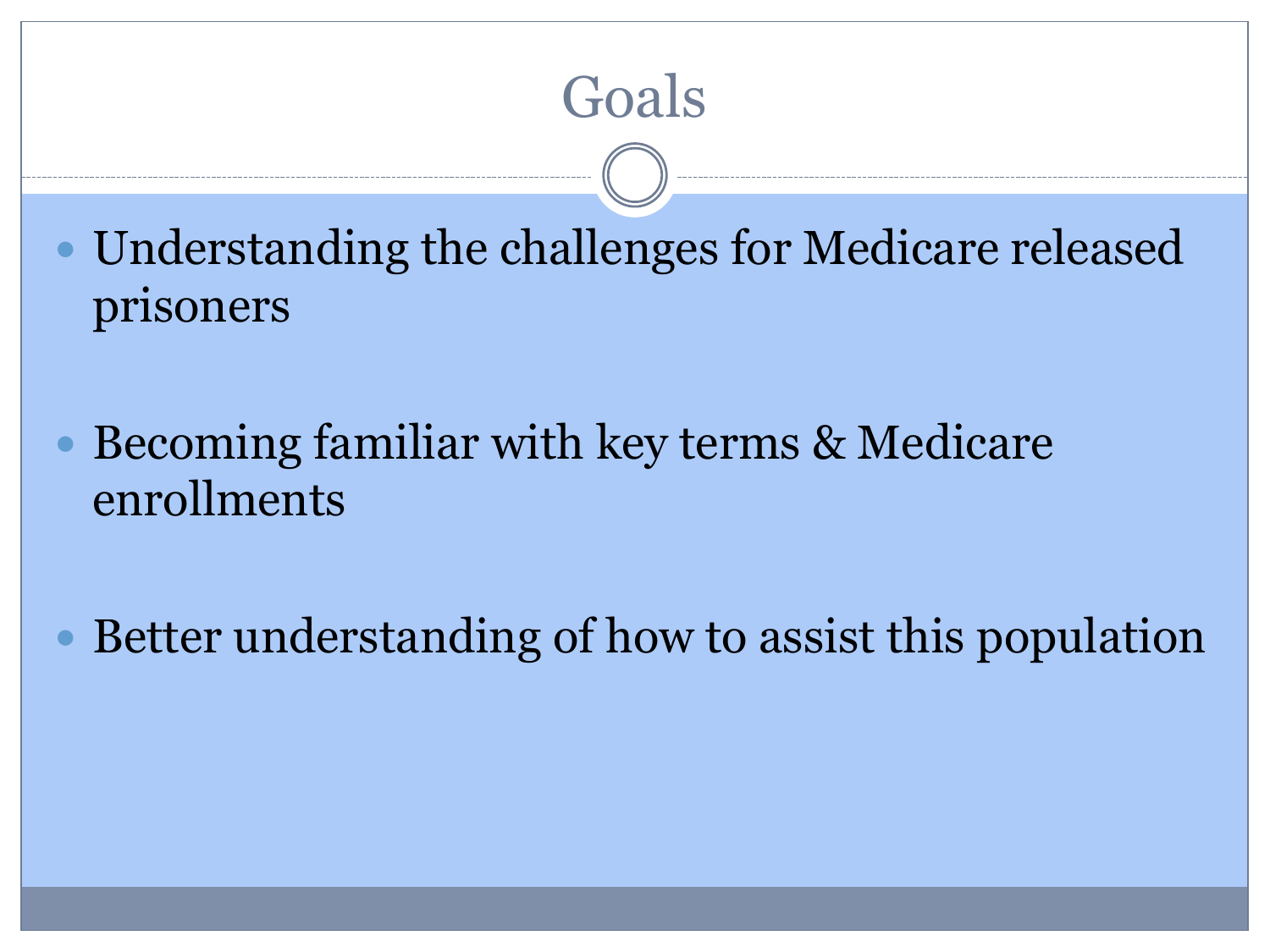# **The targeted population?**

#### **Medicare due to Disability Medicare due to Age**

- Entered incarceration with SSD benefits
- Below the age of 65
- Most likely with mental health disabilities

- 65+ years of age
- U.S. Citizen or permanent legal resident X 5 years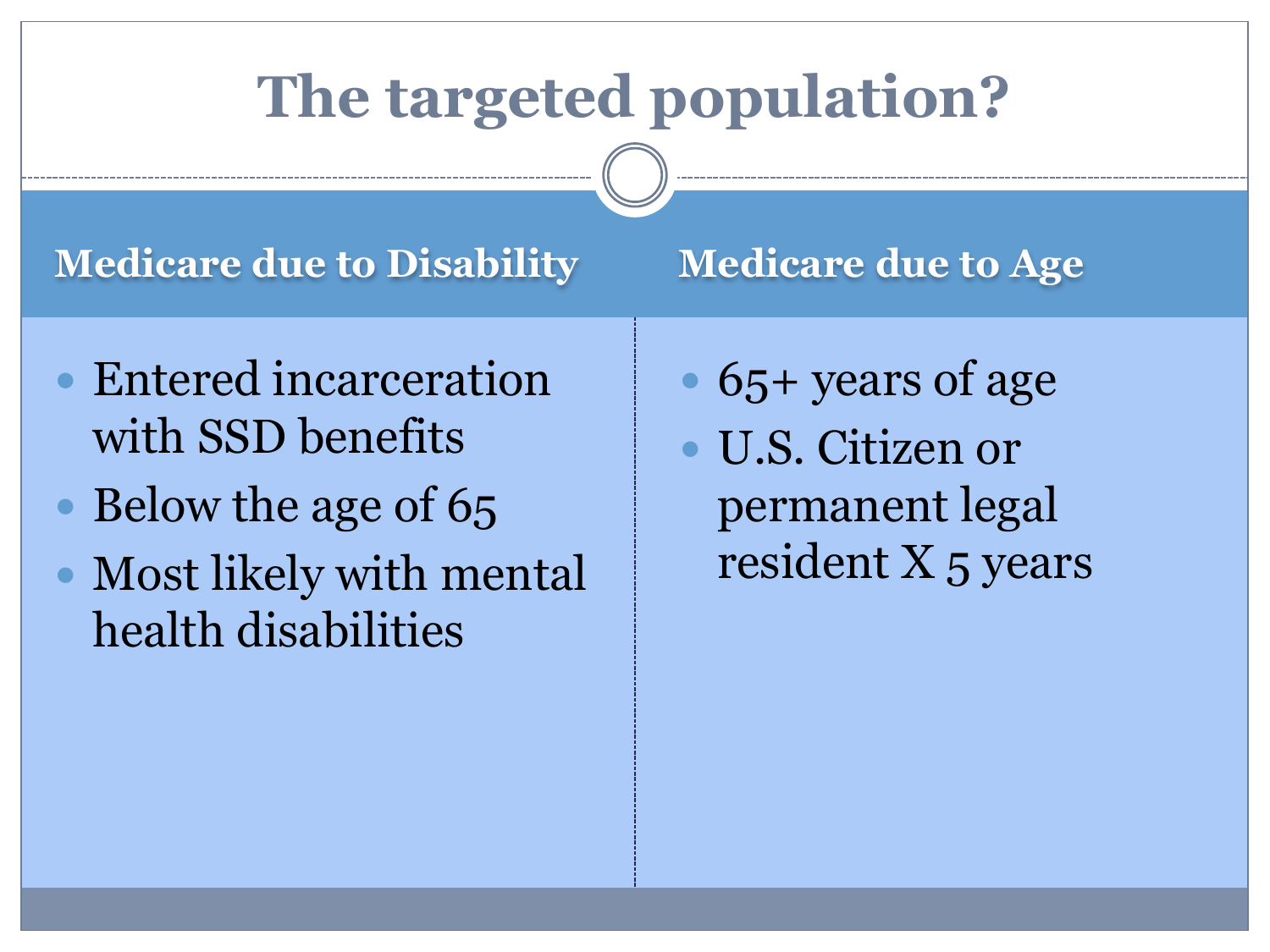# Older Adults in Prison

- Prisoners are considered to be an "Older Adult" at age 50 or 55
- Increase number of older adults commit crimes

[https://www.n4a.org/Files/n4a\\_AgingPrisoners\\_23Feb2017REV%20\(2](https://www.n4a.org/Files/n4a_AgingPrisoners_23Feb2017REV (2).pdf)[\).pdf](https://www.n4a.org/Files/n4a_AgingPrisoners_23Feb2017REV (2).pdf).

#### Number of Older Prisoners (55 year of age) grew by 280% from 1999-2016 - increasing healthcare costs

<http://www.pewtrusts.org/en/research-and-analysis/analysis/2018/02/20/aging-prison-populations-drive-up-costs>

 Prisoners aged 50 years of age or older were 2.5 times more likely to have a chronic health condition

<https://www.bjs.gov/content/pub/pdf/mpsfpji1112.pdf>

 Older adults cost 8 percent more to incarcerate than a younger individual

<https://oig.justice.gov/reports/2015/e1505.pdf>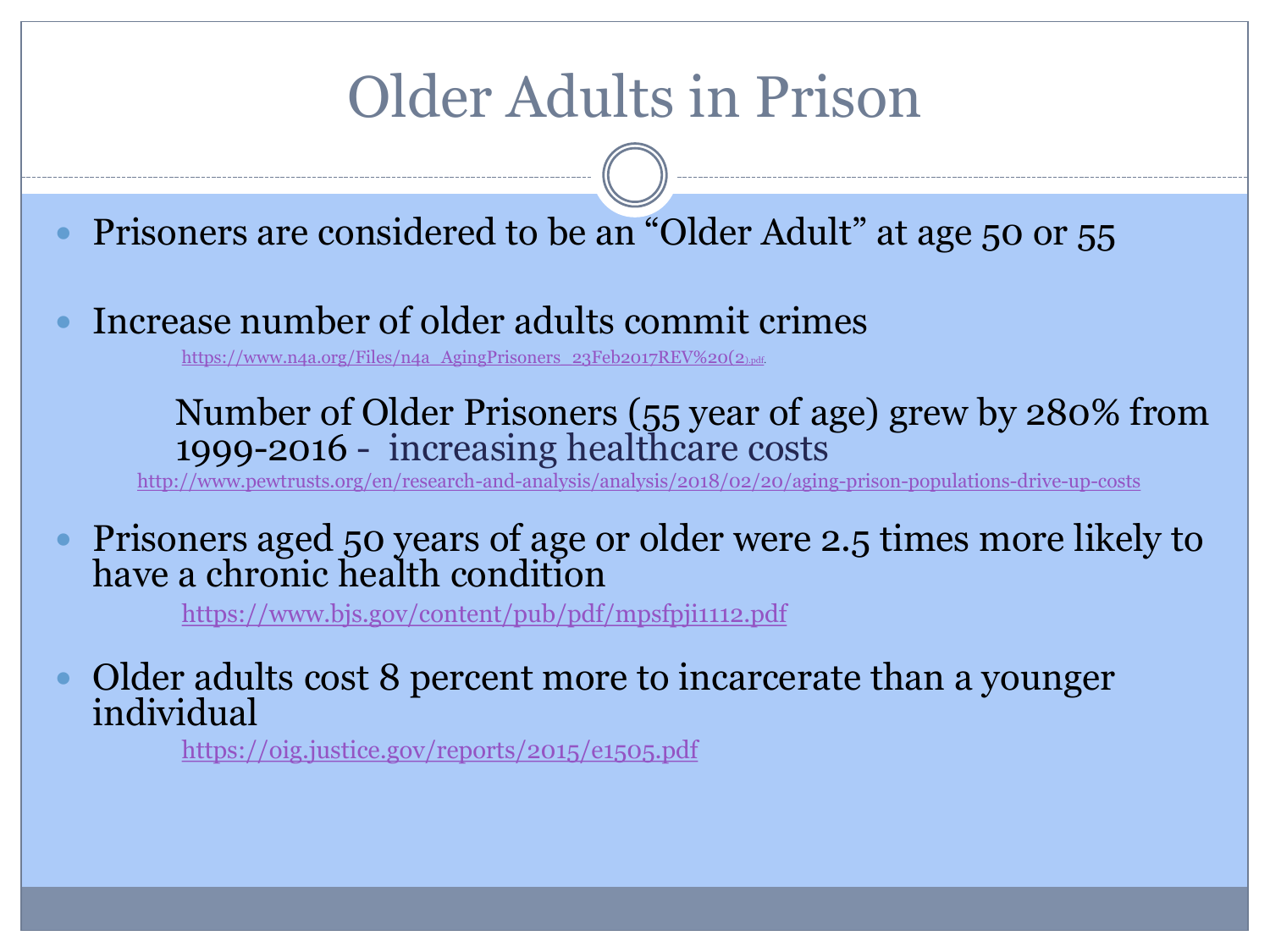# Why Do They Need Your Help?

- Medicare is primary insurance to Medicaid
- Proper connection to Medicare benefits is essential to key medical care
- Repayments to Social Security and back due Medicare premiums can result in less resources at re-entry
- More attention has been made to enrolling prisoners into Medicaid Expanded Benefits – Medicare recipients and those age 65 are not eligible for this benefit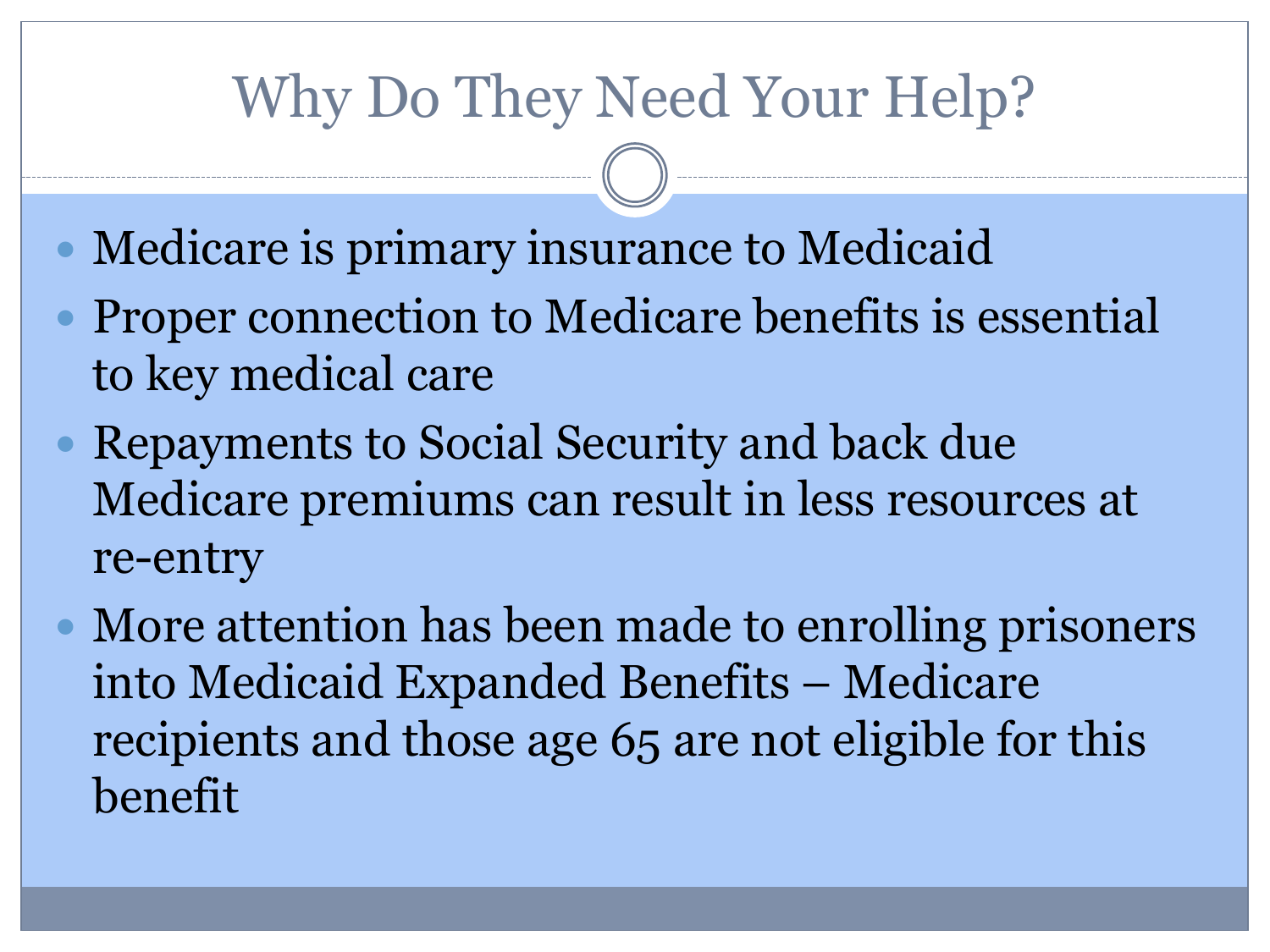## Key Terms

 **Jail:** "Usually have a sentence of less than 1 year or are being held pending a trial, awaiting sentencing, or awaiting transfer to other facilities after a conviction"

**Prison:** "Longer-term facilities owned by a state or federal government. They are typically felons who have received a sentence of incarceration of 1 year or more."

Definitions from Bureau of Justice Statistics: https://www.bjs.gov/index.cfm?ty=tdtp&tid=1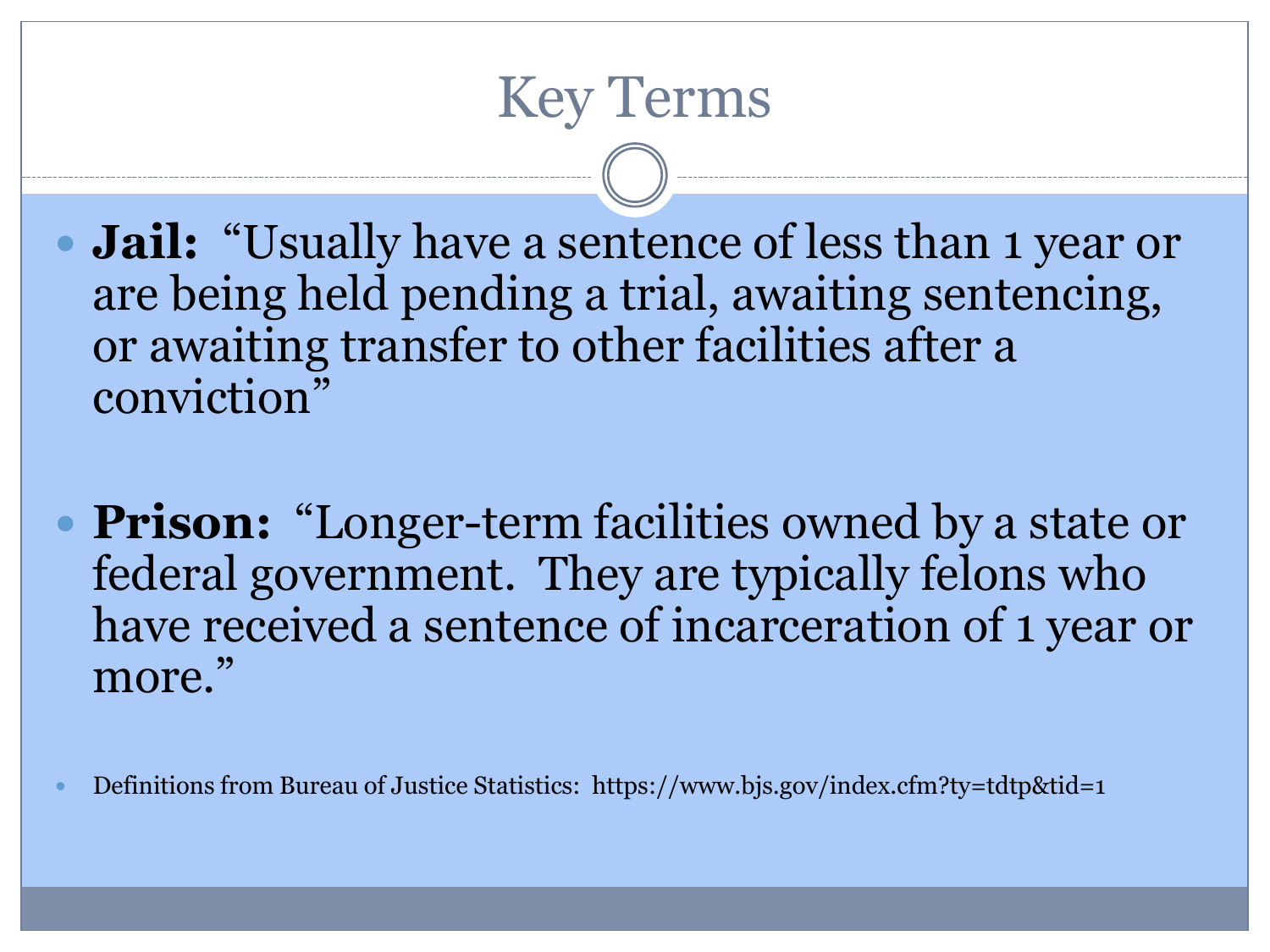# Supplemental Social Security (SSI)

#### **What is it?**

- Federal income supplement
- Provides financial income to older adults (65 or older), persons who meet the definition of blindness or those with a disability

#### **Must Meet Financial Criteria:**

- Designed for those with little or no income & limited resources
	- 2018 federal maximum benefit: \$750 individual & \$1,125/couple
	- Limited resources (\$2,000/individual; \$3,000/couple)

#### **Other Criteria:**

- Be a U.S. Citizen or national or in one of certain categories of aliens
- Resident of one of the 50 states, District of Columbia or Northern Mariana Islands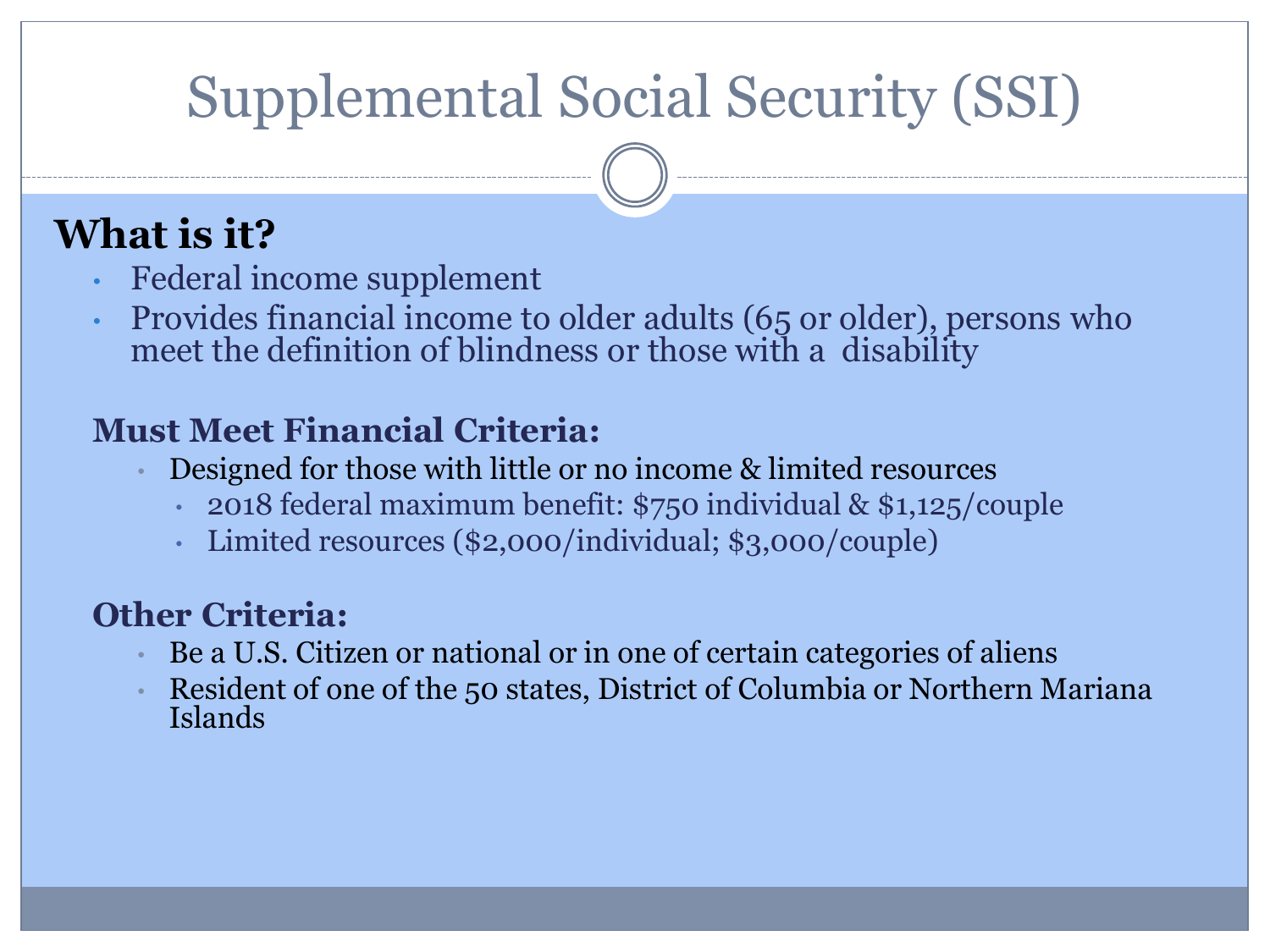

States administer the program in most states – Social Security administers it in 12 states

**<https://www.ssa.gov/ssi/text-eligibility-ussi.htm>**

Must apply for other eligible cash benefits

Children can apply up to age 18, but parents' income/resources will be counted for eligibility.

After 18, they are considered for disability for adults

SSDI recipients might also qualify for SSI SSI can bring SSDI recipients to the Federal max benefit

**SSI recipients do not qualify to buy Medicare until age 65** 

• (unless they can collect from a spouse or a parent's earnings)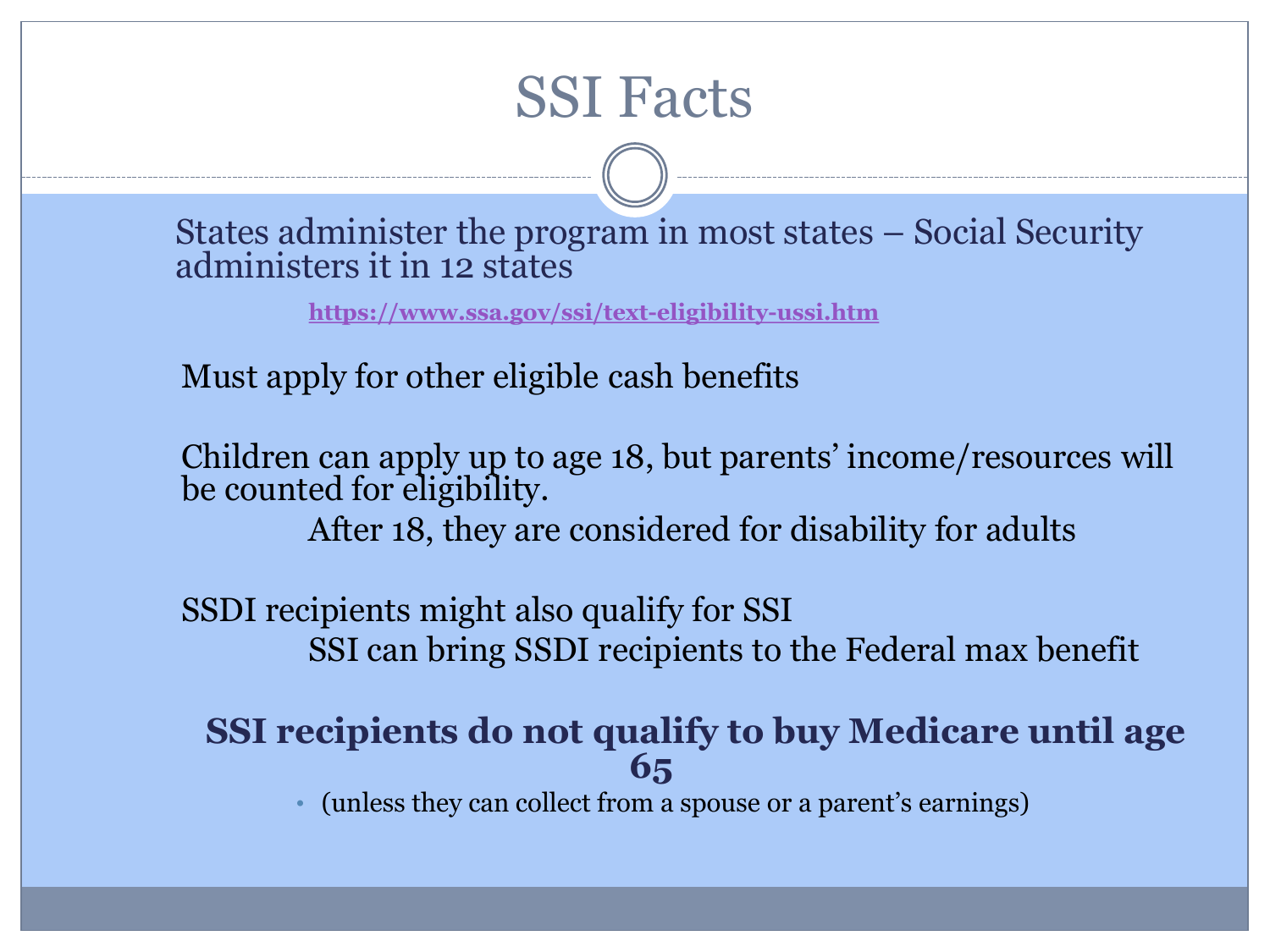# Social Security Disability

- Must meet the definition of disability under the Social Security Act.
	- Unable to work due to a severe medical condition that has lasted, or is expected to last, at least one year or result in death <https://www.ssa.gov/disabilityfacts/facts.html>

### Eligible if you have worked long enough & paid Social Security taxes

- Adult children may qualify under their parents' earnings if their disability started before age 22.
- May occur when the parent retires, has a disability or has died.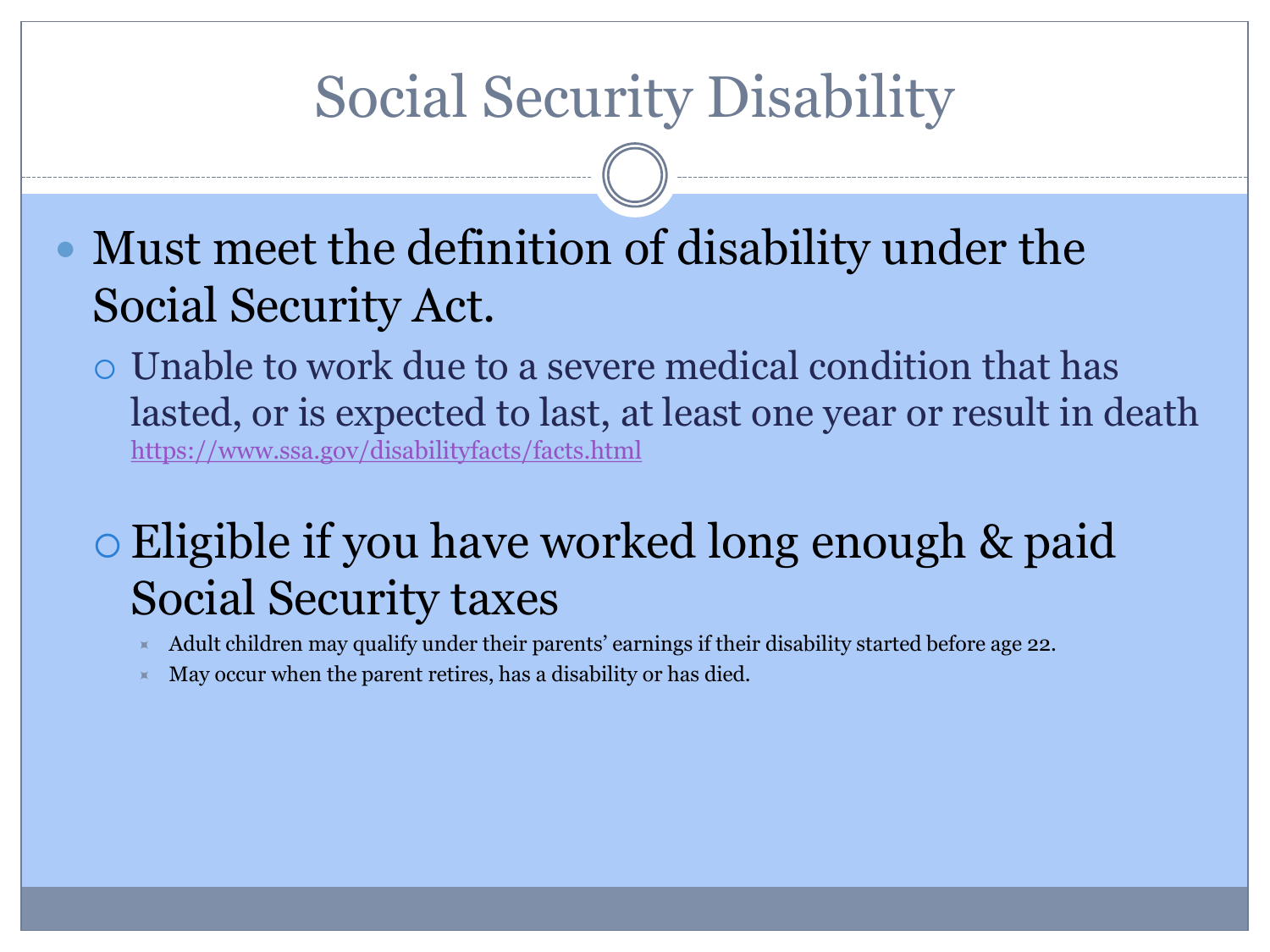## Social Security Retirement

- Based on earnings
- Early retirement with a reduced benefit is available at age 62. Full retirement varies by year of birth

| Age to receive full Social Security benefits                               |                            |
|----------------------------------------------------------------------------|----------------------------|
| Year of birth                                                              | <b>Full retirement age</b> |
| 1956                                                                       | 66 and 4 months            |
| 1957                                                                       | 66 and 6 months            |
| 1958                                                                       | 66 and 8 months            |
| 1959                                                                       | 66 and 10 months           |
| 1960 and later                                                             | 67                         |
| NOTE: People born on January 1 of any year, refer to the<br>previous year. |                            |

https://www.ssa.gov/pubs/EN-05-10035.pdf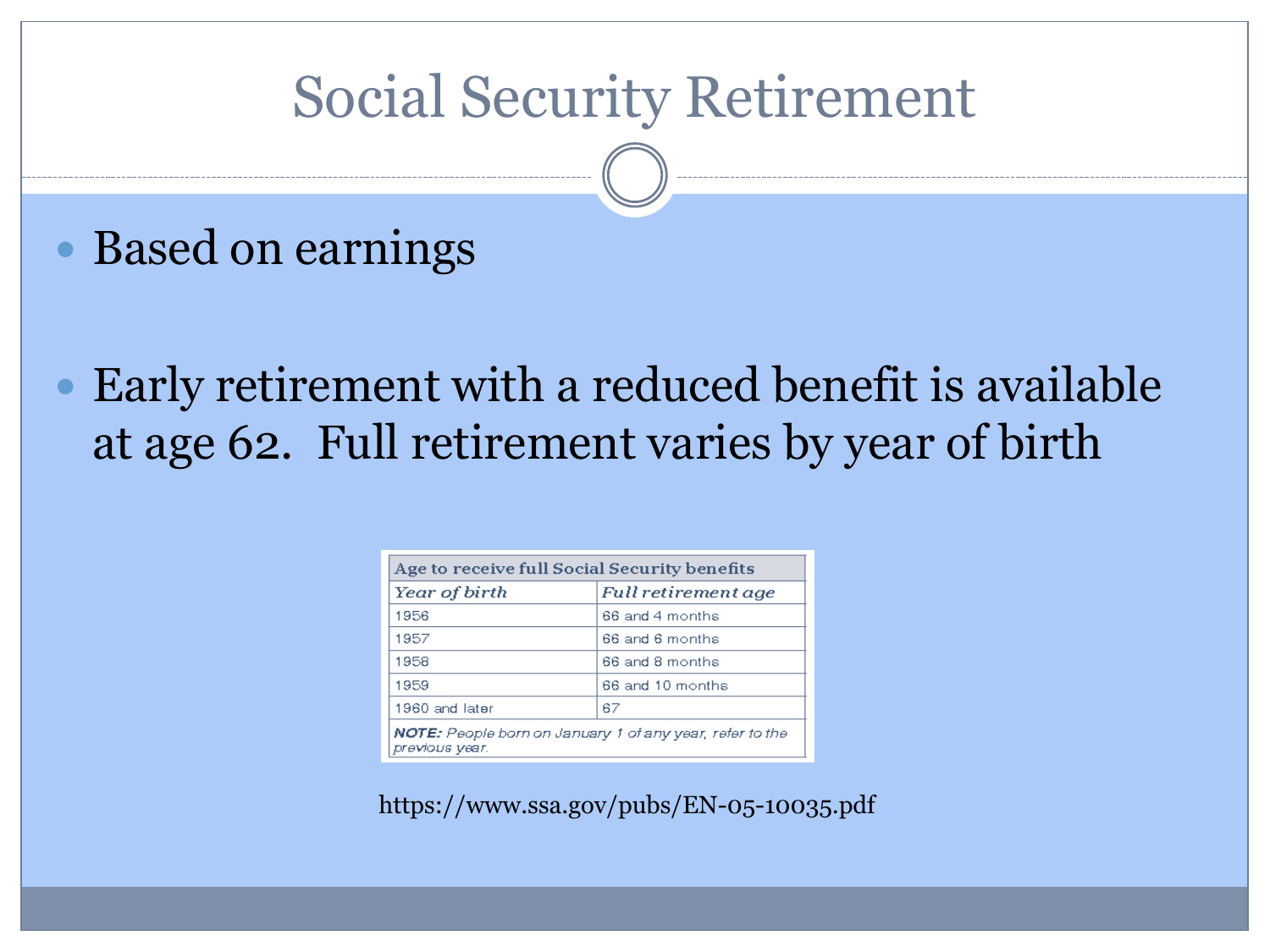# Medicare Eligibility

#### Based on earnings

- Those who worked 40 quarters are eligible for Medicare Part A premium free at age 65
	- $\triangleright$  Spouses may also qualify for Social Security or Railroad Retirement benefits
- Those receiving Social Security Disability after 2 years
- Those with ALS or End Stage Renal Disease may be eligible without the 24 month delay
- Those age 65 may purchase Medicare
	- The Medicare Savings Program and/or Medicaid may be able to "Buy-In" benefits <http://policy.ssa.gov/poms.nsf/lnx/0600815001>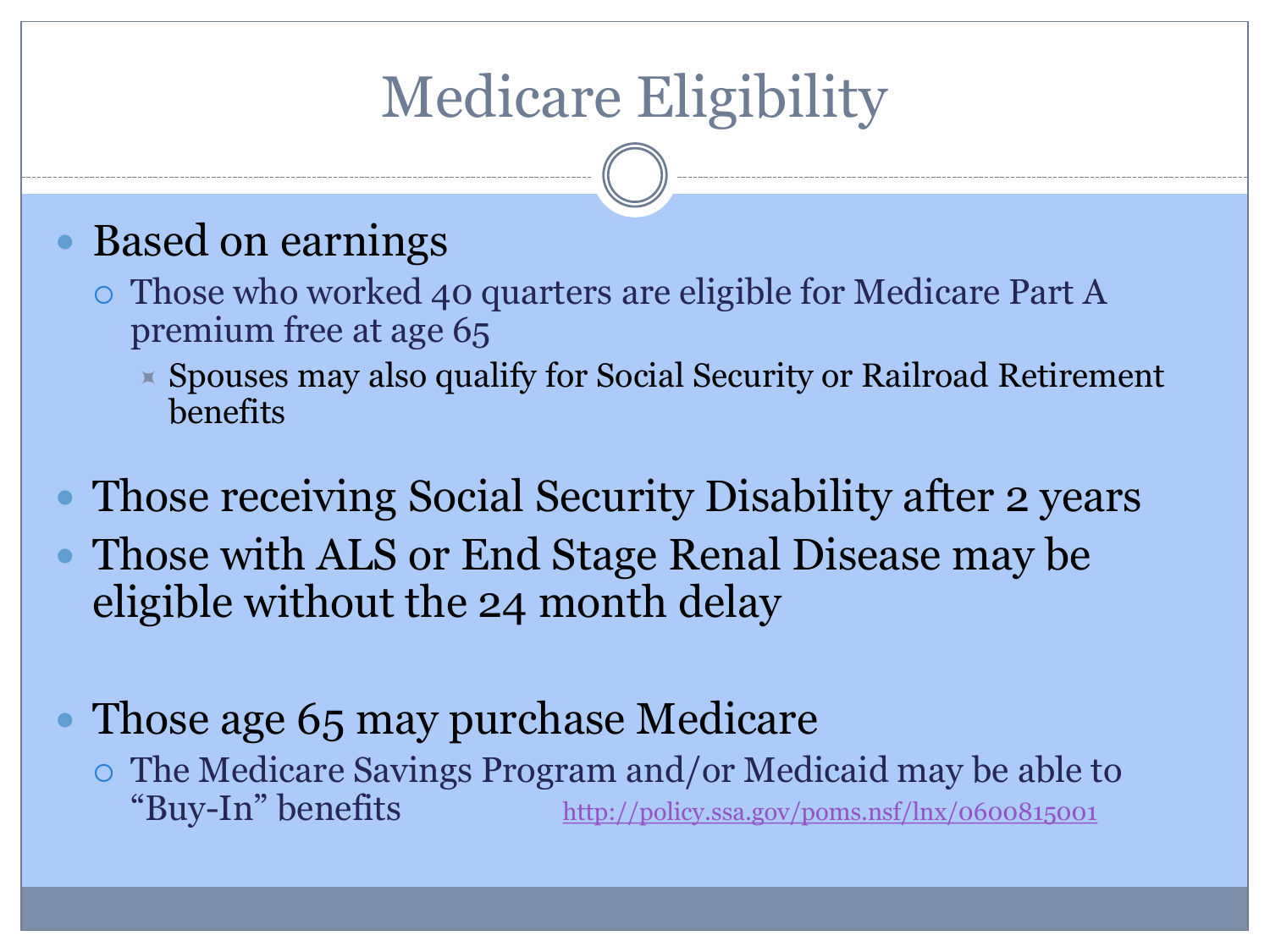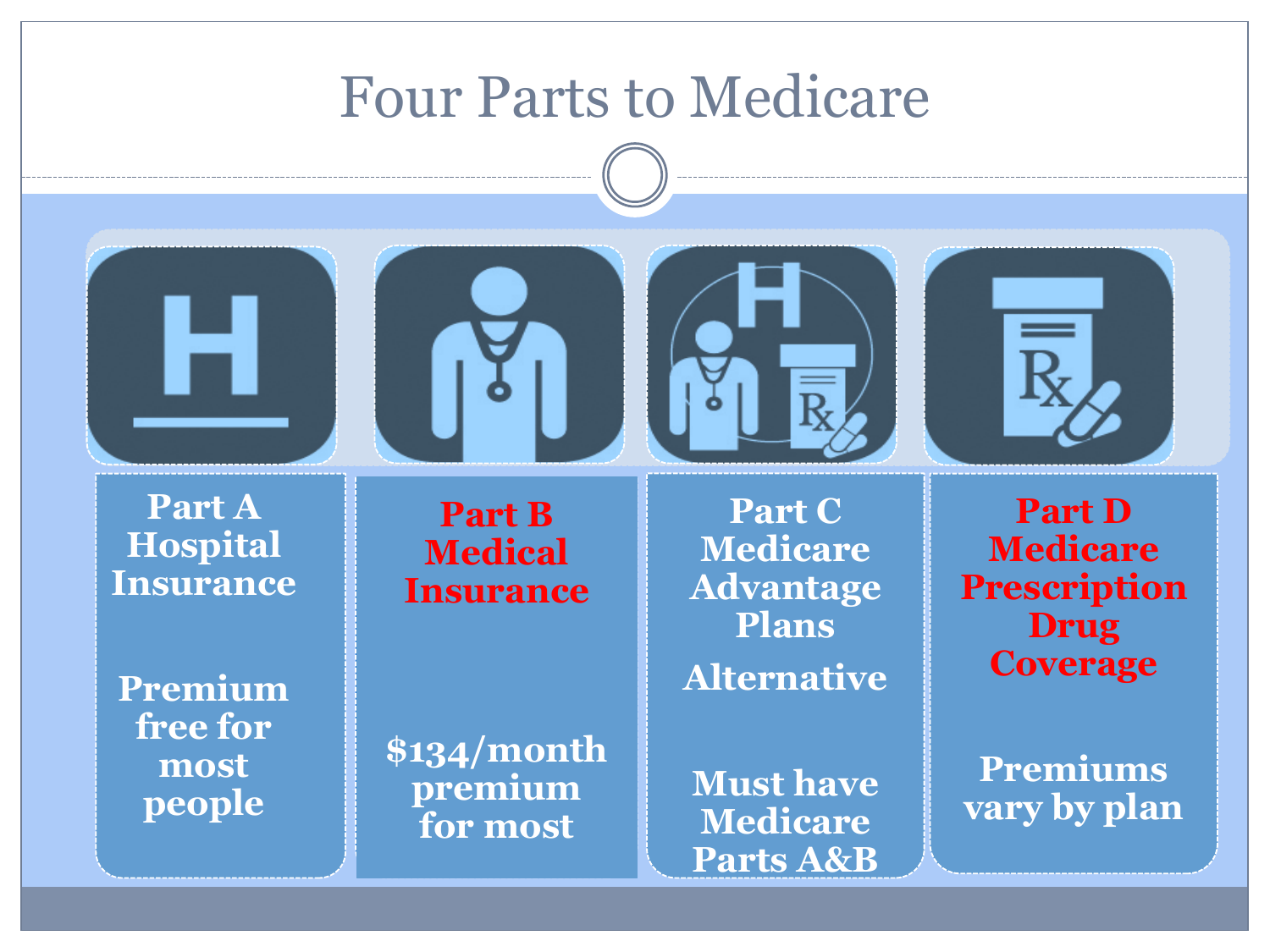# Enrollment – Medicare Part A & B

• Automatic ONLY for those receiving Social Security benefits Railroad Retirement Board benefits

 Initial Enrollment Period package Mailed 3 months before

- $\times$  Age 65
- $\times$  25th month of disability benefits

Welcome to Medicar

**JOHN L SMITH** 

Medicare Number/Número de Medicar 1EG4-TE5-MK72 Entitled to/Con derecho a **HOSPITAL (PART A) MEDICAL (PART B)** 

Coverage starts/Cobertura empieza 03-01-2016 03-01-2016

**Others need to enroll with SSA when eligible**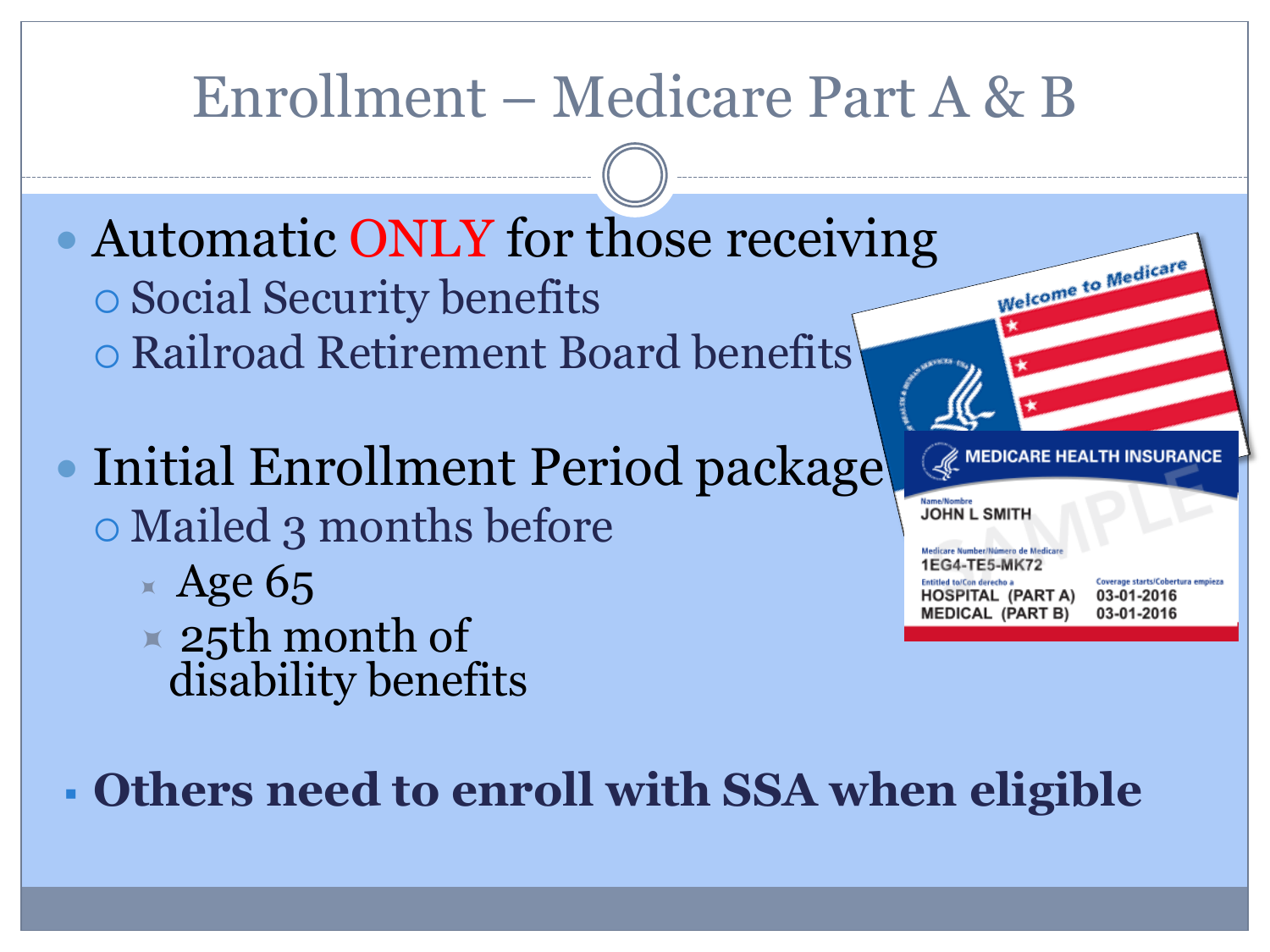# Medicare Enrollment Periods

 **Initial Enrollment Period (IEP)** – All parts of Medicare Birthdav 3 months aftmonth

Those on Medicare due to disability receive an IEP at 65

## **Special Enrollment Period** –

- $\circ$  Part B when losing group health coverage due to active employment (8 months)
- $\circ$  Part D up to 63 days following loss of creditable prescription coverage or after release from prison

### **General Enrollment Period** –

 $\circ$  January 1 through March 31 - Benefits begin July 1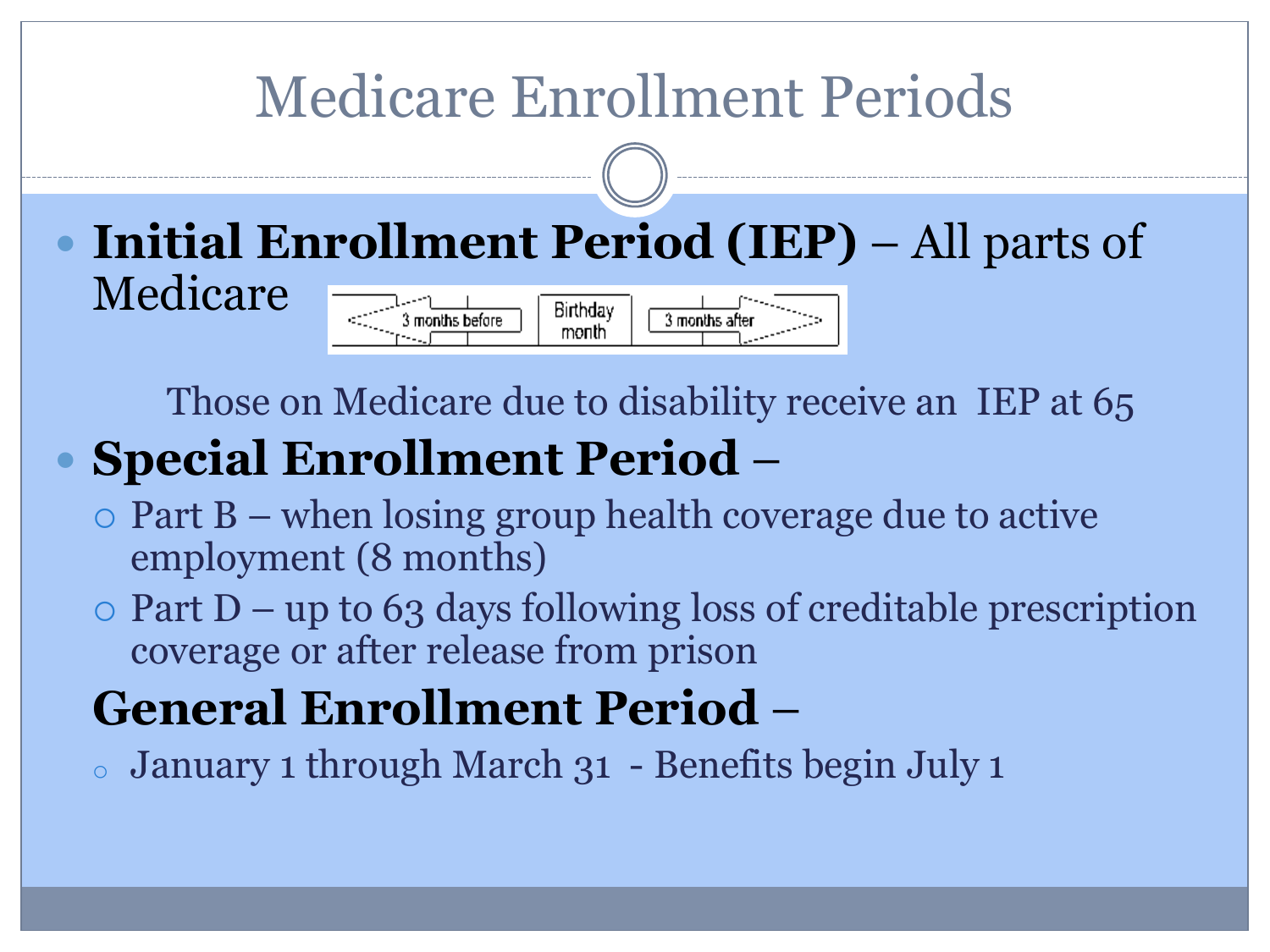# Medicare During Incarceration

Medicare Part A remains in place when it is premium free

Medicare Part B remains in place if premiums are paid

 $\bullet$ 

Individuals are removed from their Medicare Part D plan for being out of the network area. They are not penalized for not having coverage during incareration.

**No Medicare claims are paid for individuals while the person is under the custody of the Department of Correction**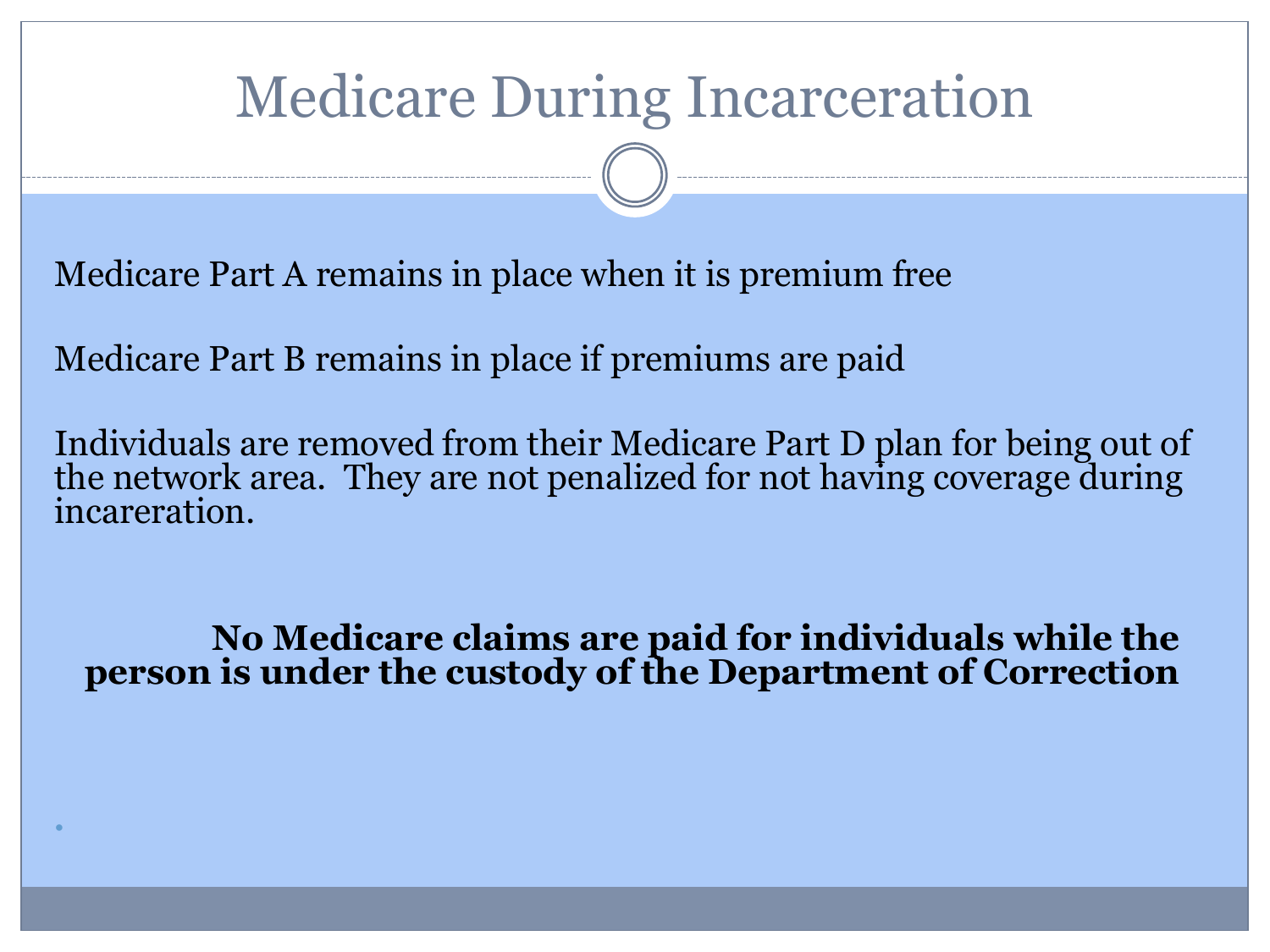# SSI/SSDI or SSA Benefits & Incarceration

- Benefits are suspended after full calendar month up to 1 year
- Can be resumed within one year with proof of release
- Individuals must reapply after 1 year

#### **SSI SSDI/SSA**

- Benefits are suspended after a person is convicted and in prison for 30 consecutive days
- Benefits resume a month after release with proof of release

Excellent Reference: http://www.bazelon.org/wp-content/uploads/2017/01/FindingKey-2009.pdf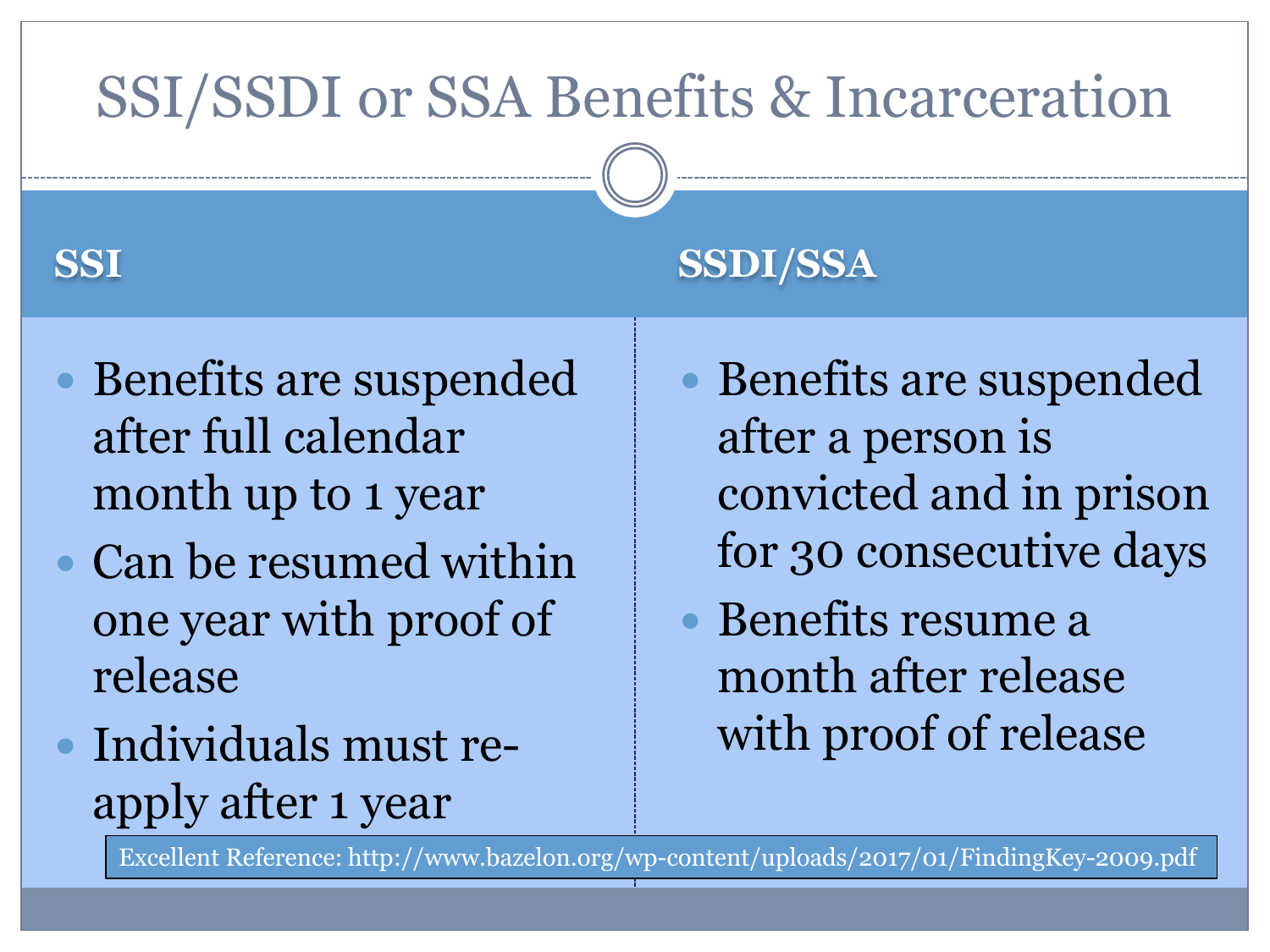# How to Identify Prisoners with Medicare

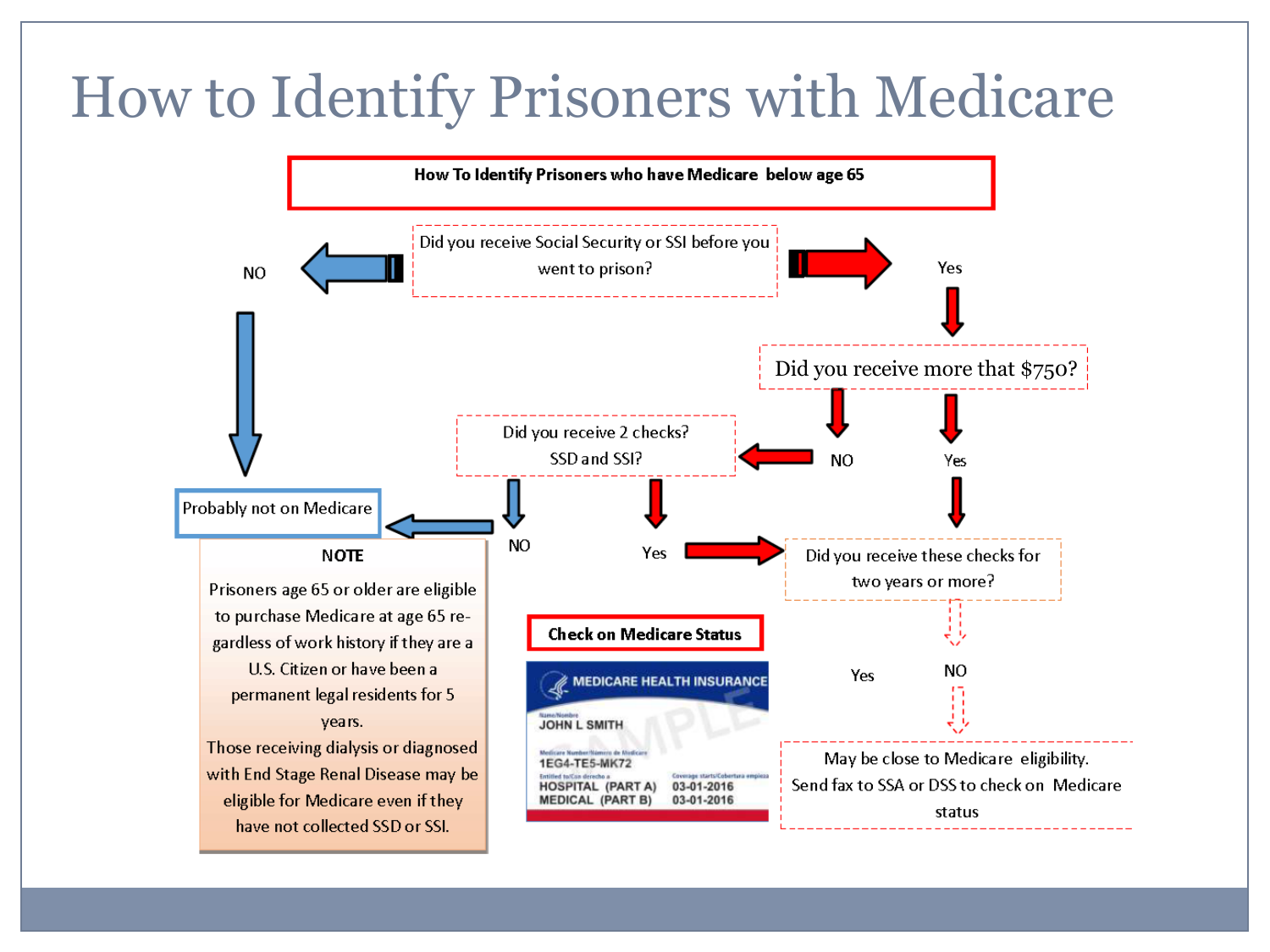## Anticipated Challenges for Inmates

- SSDI/SSA income benefits are suspended **AFTER** being confined for 30 continuous days after a conviction, but they are not entitled to benefits from the date of their conviction.
	- Most released prisoners owe money to Social Security upon release
	- **<https://secure.ssa.gov/poms.nsf/lnx/0202607160>**

**EXAMPLE:** The police arrested Kate on 12/12/2014 and held her in jail while awaiting trial. The court convicted Kate on 02/27/2015 and sentenced her to 18 months imprisonment on 03/28/2015. The court released Kate from jail allowing her time to get her affairs in order. Kate **reported to the prison on 04/05/2015**. The 31st day of continuous confinement is  $\frac{65}{05}/\frac{2015}{\frac{104}{05}}$  (04/05/2015, the day the correctional facility took custody, plus 30 continuous days = 05/05/2015). **On 05/05/2015, we retroactively suspend Kate's benefits effective 04/2015 and continuing.**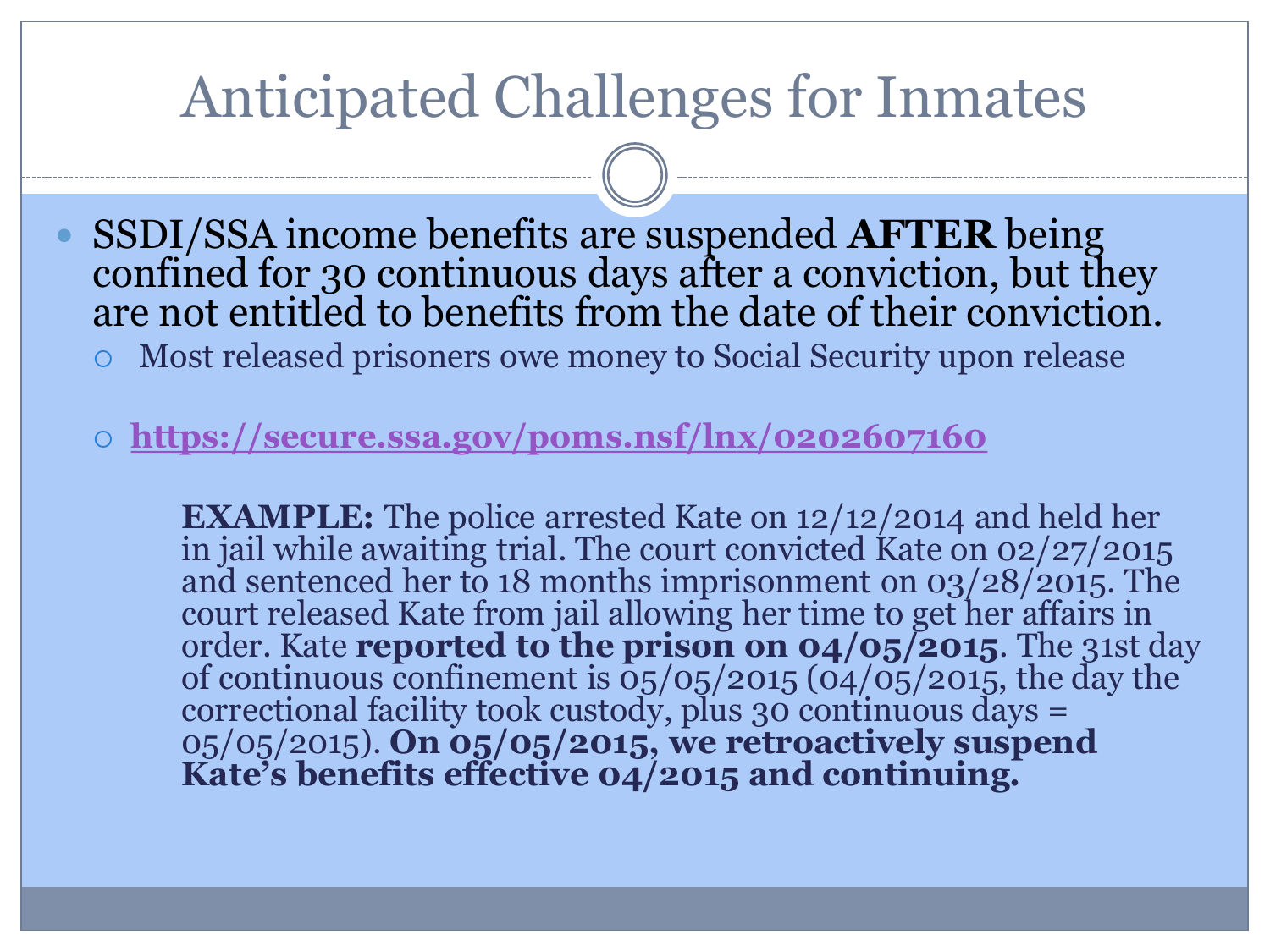# **Anticipated Challenges for Inmates**

- Medicare Part B premiums are not paid when SSDI/SSA is suspended
	- o Premiums for Medicare Part B (\$134 for most) are usually deducted from the monthly SSA/SSDI check
	- The State stops paying the Medicare Part B premium when MSP benefits and/or Medicaid are suspended or terminated  $\times$  MSP buys & pays for Medicare Part B benefits for those enrolled
- Person is dis-enrolled from Medicare Part B three months after Medicare Part B benefits are not paid
	- The state/federal prison is responsible for medical care while incarcerated. Medicare does not pay claims.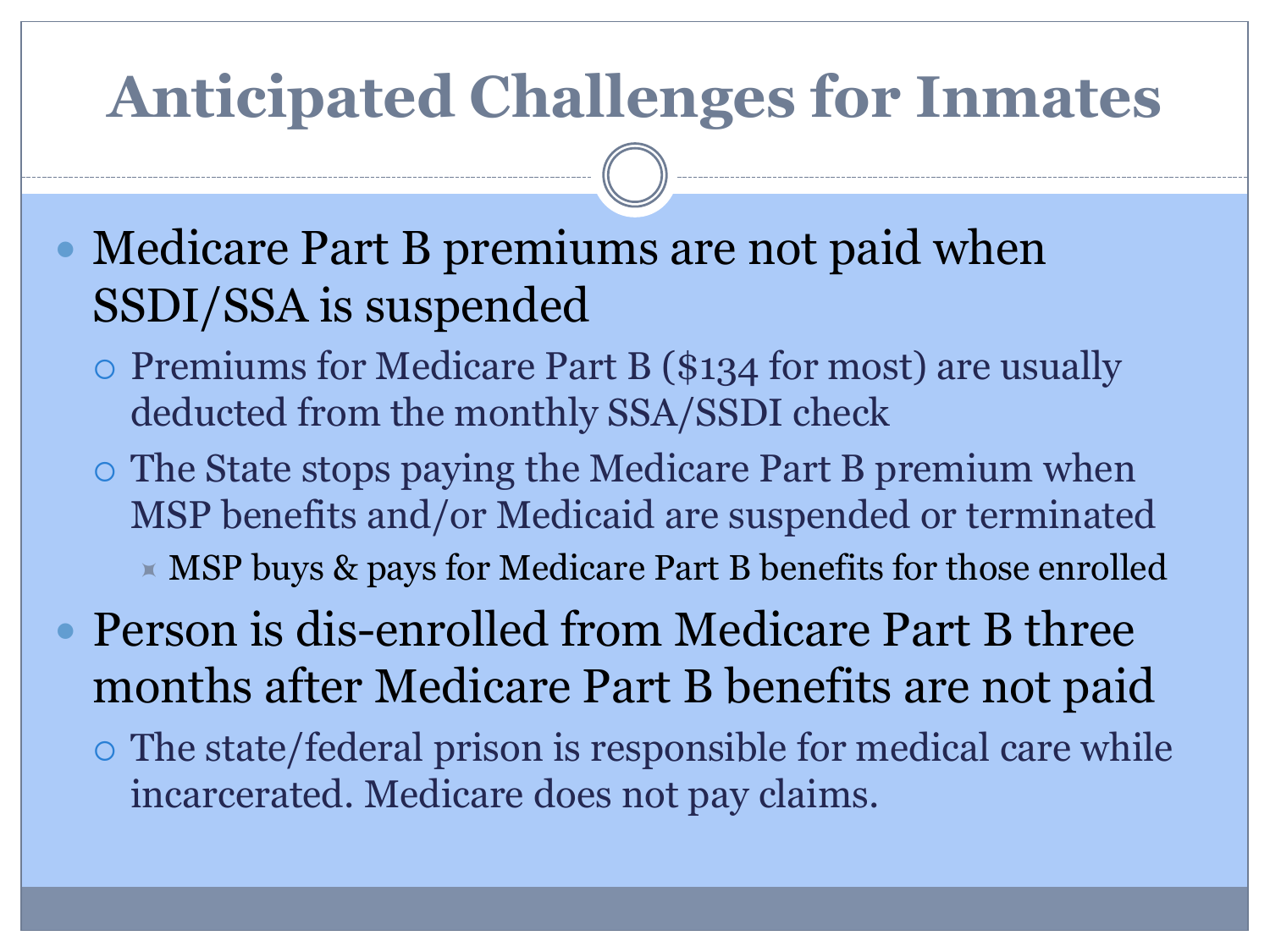# Medicare Enrollment Stumbling Blocks

- Those turning 65 are expected to enroll in Medicare & are penalized financially if they do not enroll in Medicare Part B
- Individuals do not receive a special enrollment to enroll in Medicare Part B when released
- Without active Medicare Part B individuals cannot enroll in Medicare related products
- Those entitled to Medicare must enroll in Medicare Part D within 63 days of release.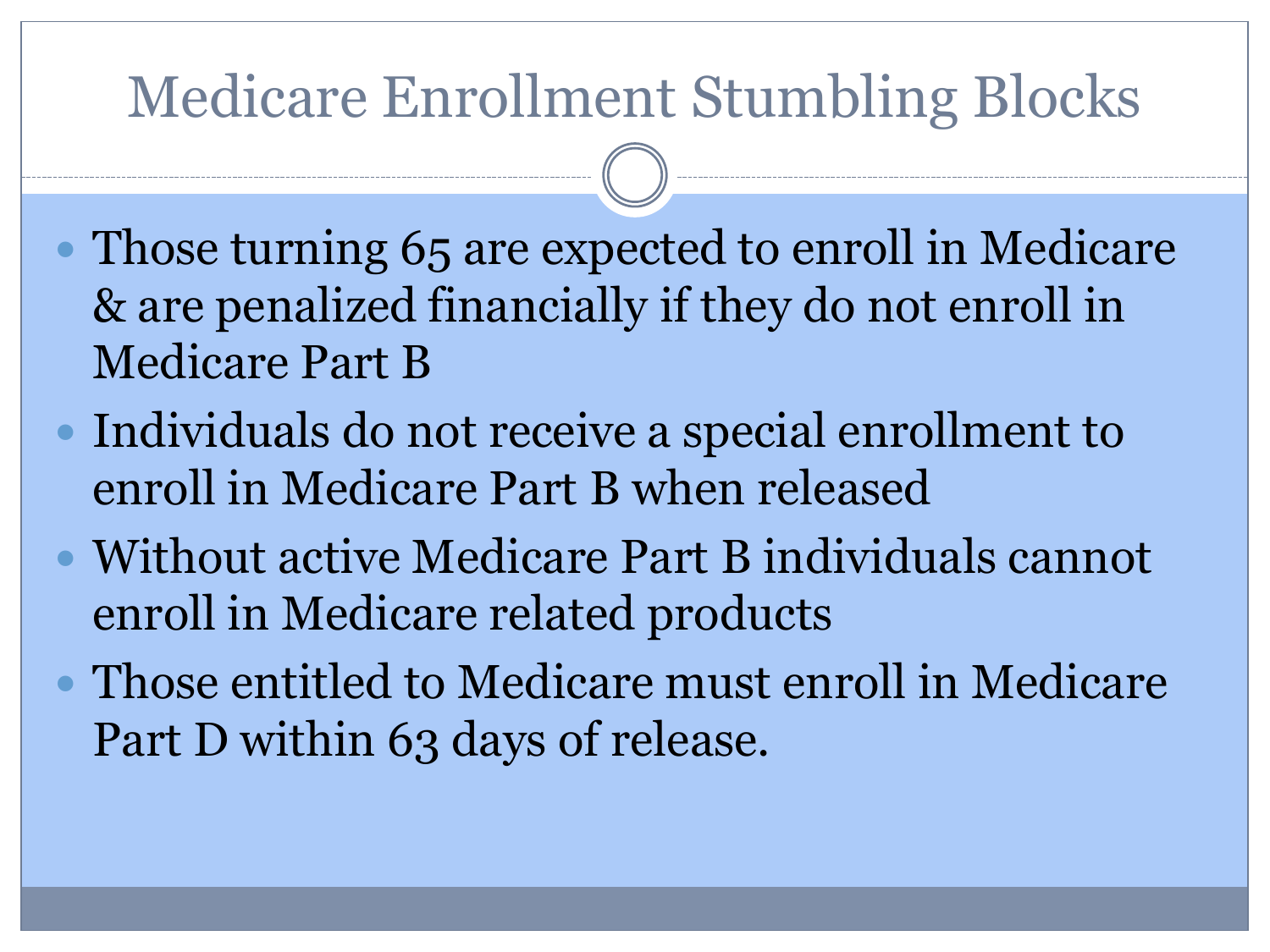# **Challenges by Population**

- Once enrolled in SS they are enrolled in Medicare Part A retroactively 6 months up to their  $65<sup>th</sup>$ birthday.
- If this miss enrollment they are limited to the GEP to enroll in Medicare Part B and are subject to Medicare Part B penalties for failing to enroll during their IEP

#### **Medicare due to Age (65) Medicare due to Disability**

- Most think they do not have Medicare, but they remain on Medicare part A while eligible
- They prefer to be on Medicaid only without Medicare. This is not an option.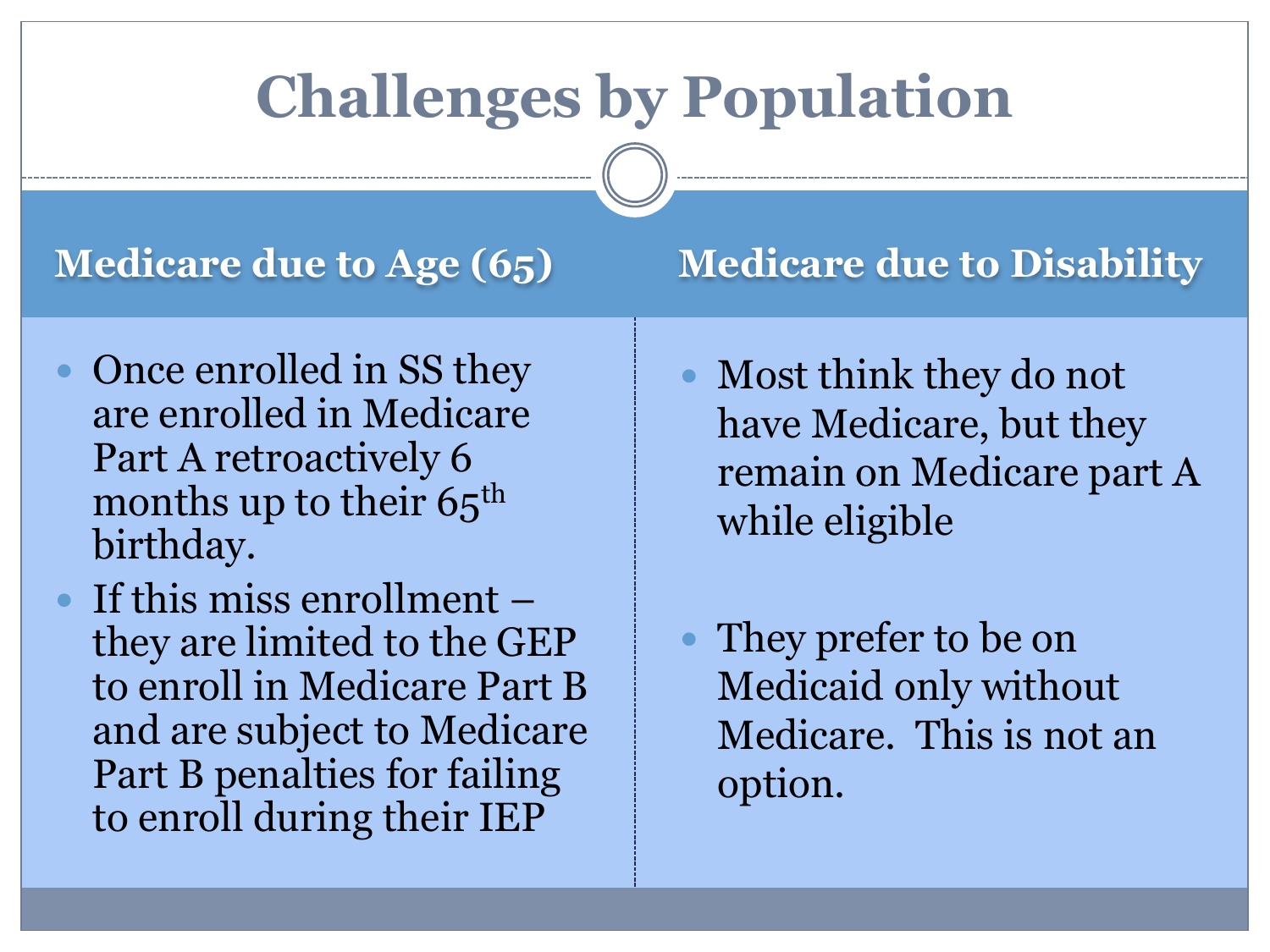# **Re-entry for SSDI/SSA Recipients**

- Benefits are reinstated with proof of release starting the month following their release.
	- $\circ$  Benefits are paid in the following month This leaves them with 2 months without income

"What Prisoners Need to Know" - available from SSA **<https://www.ssa.gov/pubs/EN-05-10133.pdf>**

- 3 months of Medicare Part B premium arrearage is deducted from first SSA/SSD check (\$402)
- They likely owe over payments to Social Security
	- $\circ$  They can file an appeal and/or waiver
	- Those on Low Income Subsidy (LIS/Extra Help) can request lower withholding of \$10/month
		- Refer to "Social Security Overpayments and Low-Income Clients" <https://ncler.acl.gov/> for additional guidance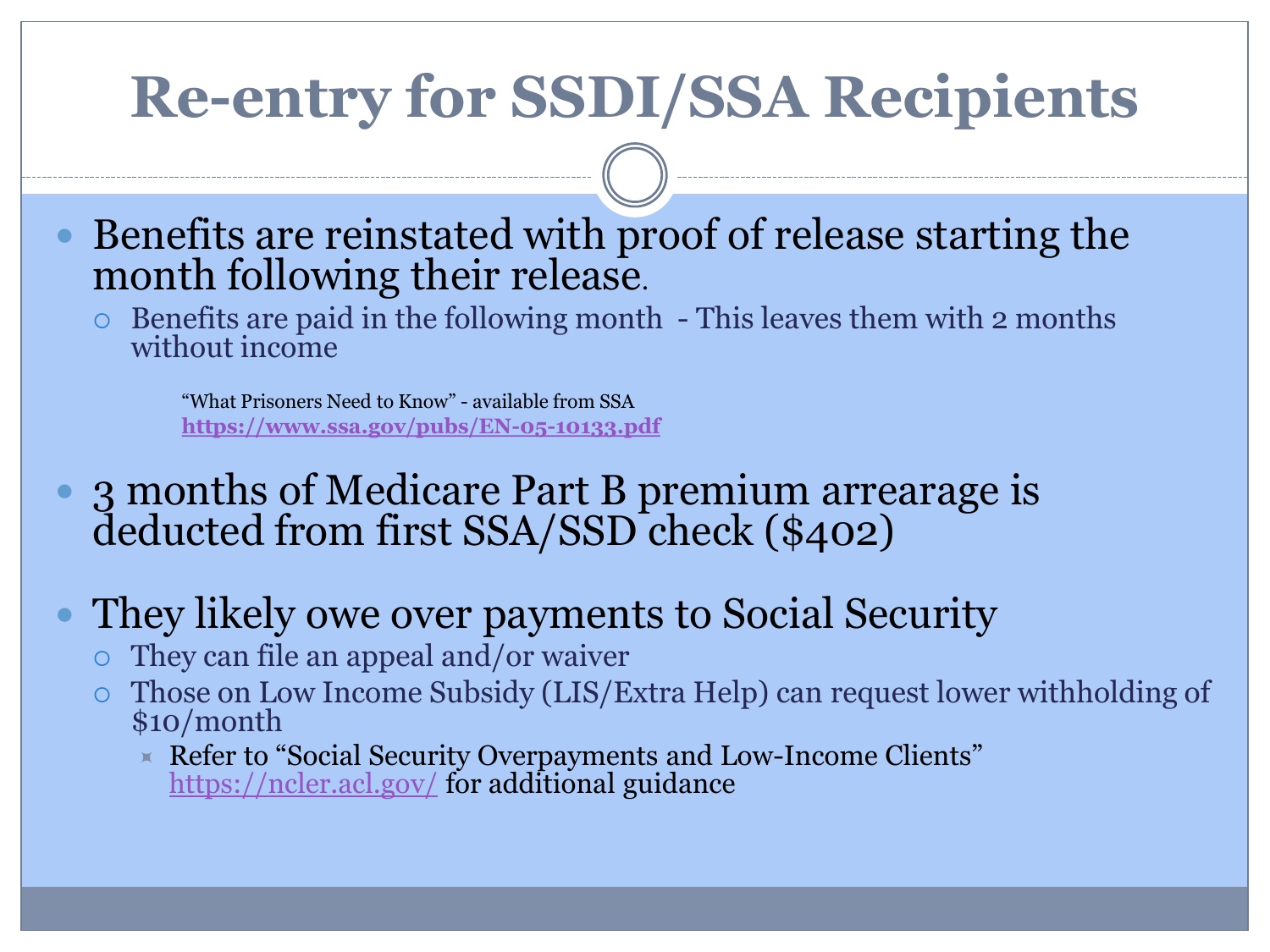## Pharmacy Issues at Release

- Challenges obtaining prescriptions pharmacy computers detect that Medicare is in place.
	- Medicaid never pays for medications available by a Medicare Part D plan
- Released prisoners have no funds for cost-sharing for Medicare Part D, even with LIS, for 2 months after release
- Release vouchers may be billing Medicaid & may not work for the individual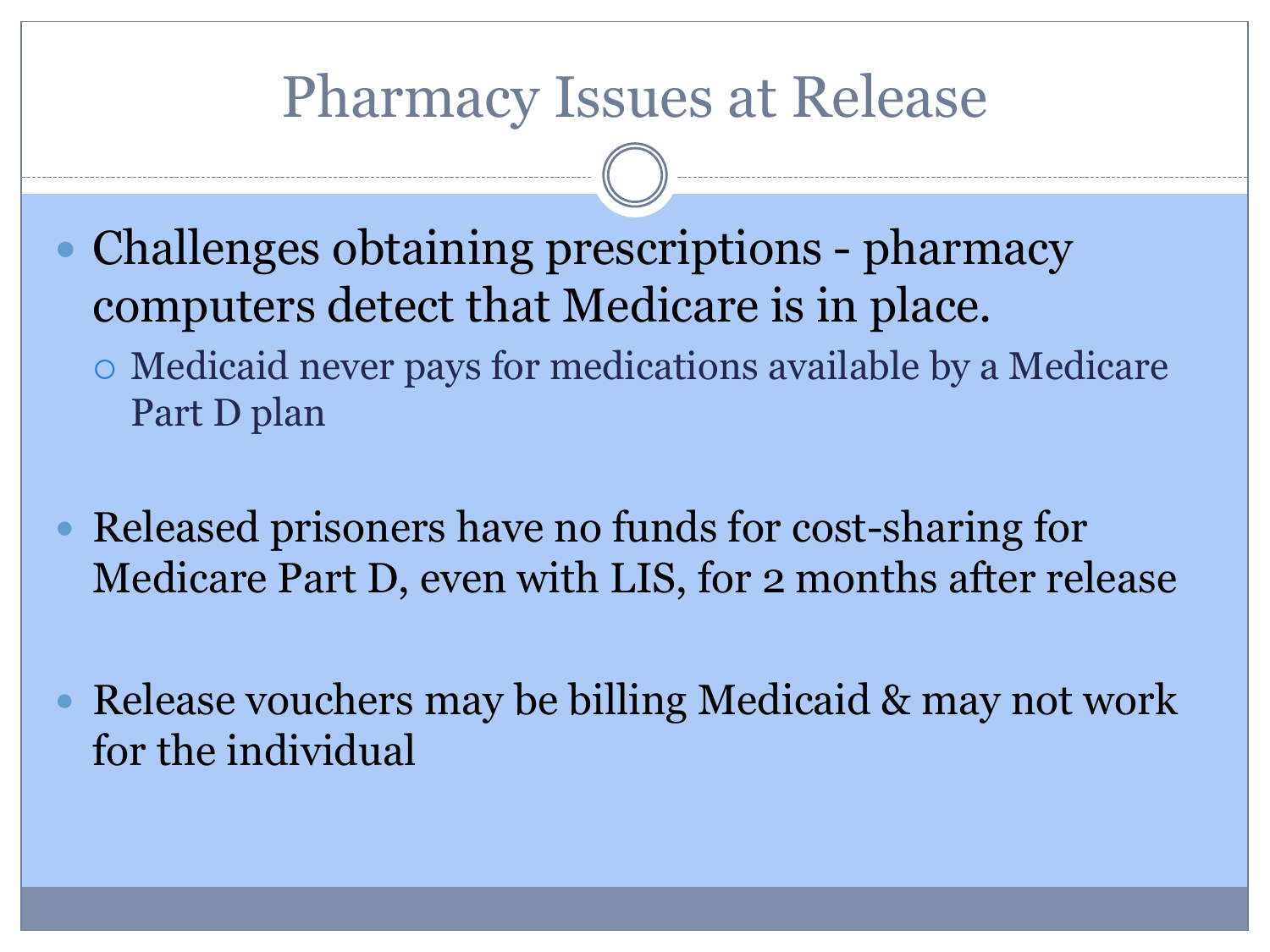# Helping Medicare Beneficiaries

#### **HOW YOU CAN HELP**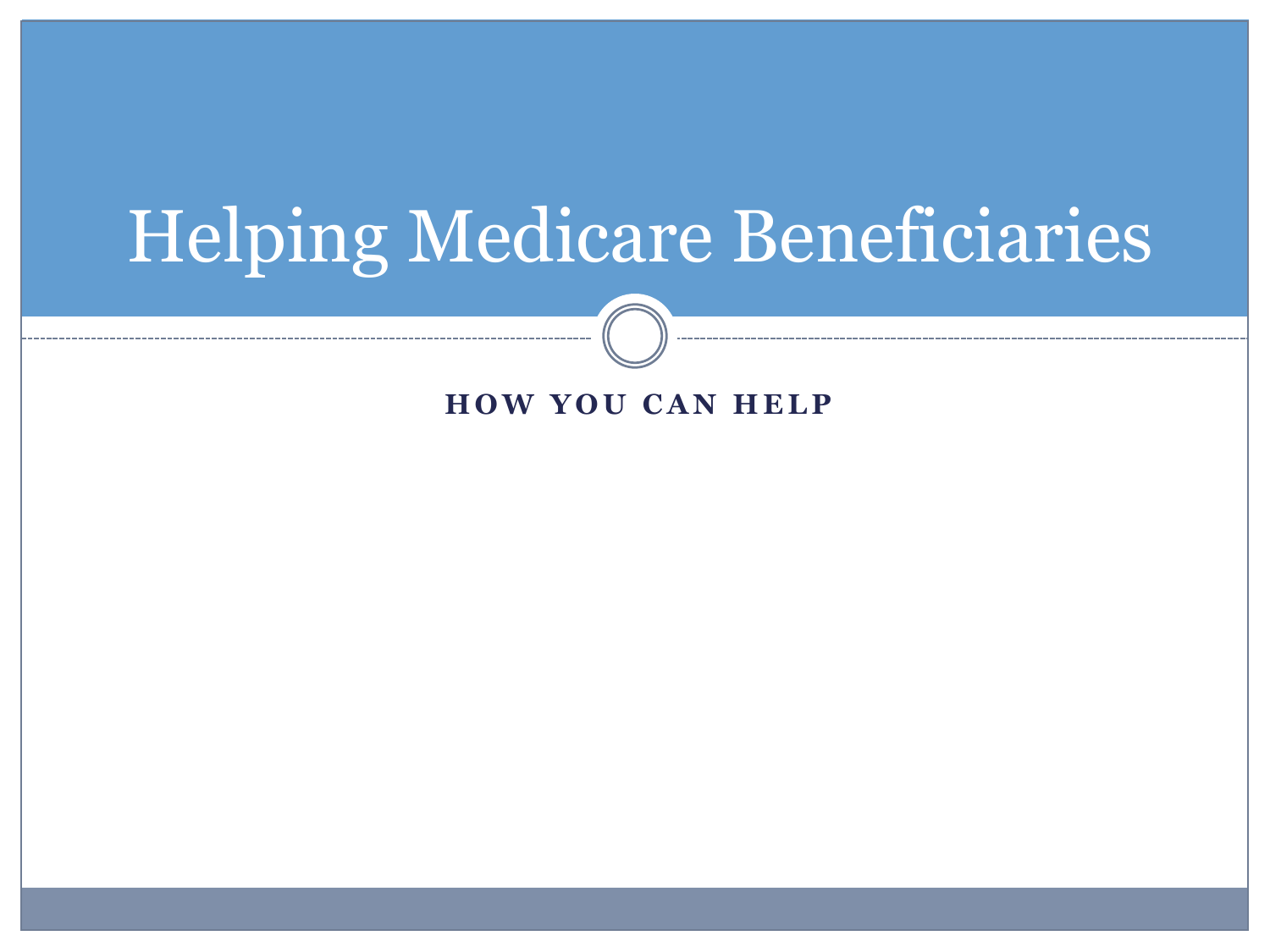# Steps Before Incarceration

1. If they have income or resources from another source:

- $\times$  Sign up for Medicare Easy Pay to have the Medicare Part B deducted automatically
	- Complete SF-5501 pre-authorized payment from 1-800- Medicare or [www.medicare.gov](http://www.medicare.gov/)
- $\triangleright$  Or arrange an electronic payment from the bank
	- Biller: CMS Medicare Insurance
		- Medicare Premium Collection Center, POB 790355 St. Louis, MO 63179-0355

### 2. If Social Security is their only source of income:

 Might consider voluntarily stopping Medicare Part B to avoid owing 3 months back due Medicare Part B premiums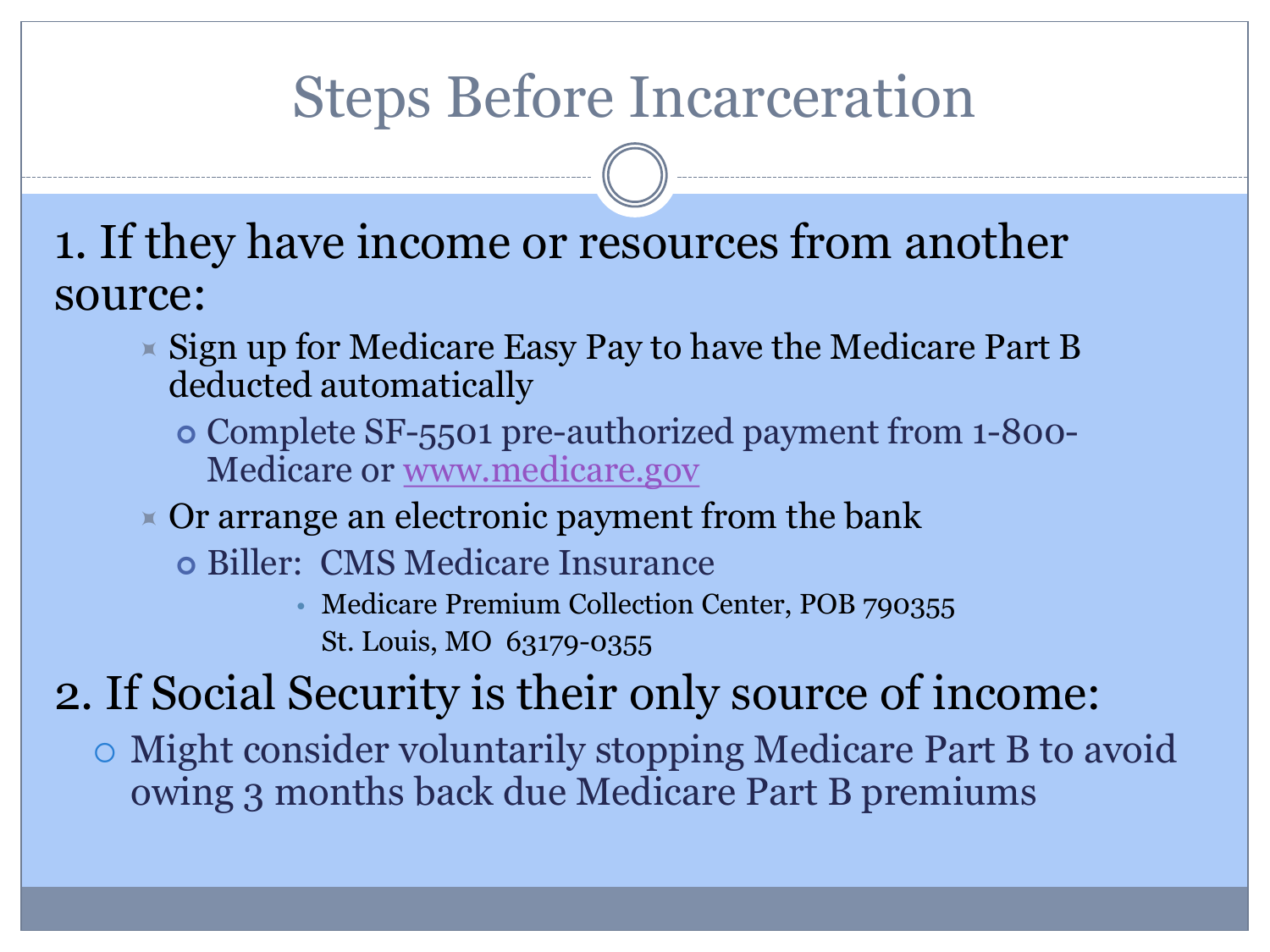# Notify Social Security of Incarceration

 Prisoners who are aware that their incarceration is lasting more than 30 days should contact SSA

 $\cdot$  1-800-772-1213

### This avoids overpayment of benefits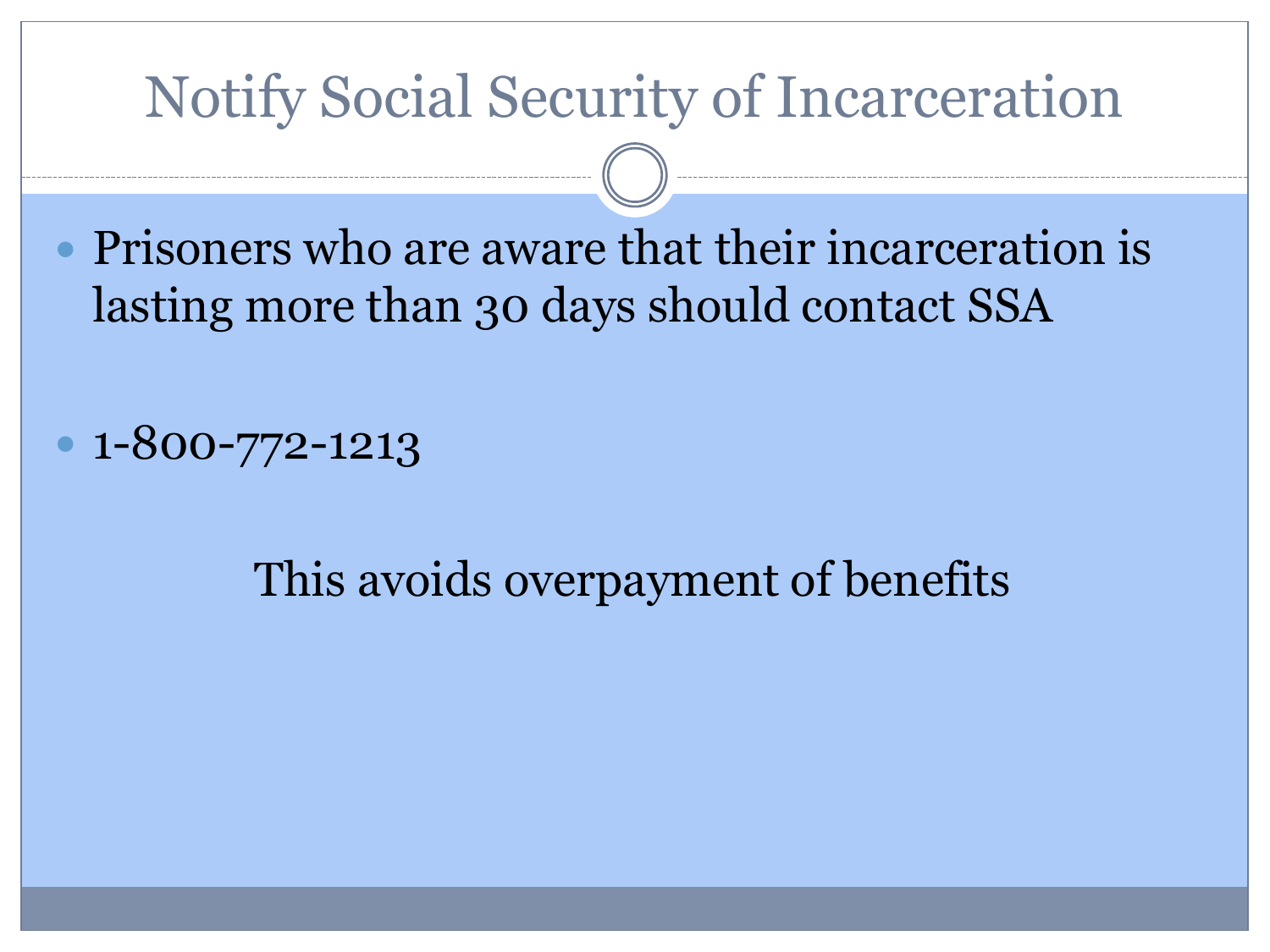# Those Turning 65 During Incarceration

 Encourage enrollment into Medicare three months before their 65<sup>th</sup> birthday

# **Enrolling in Prison**

- Inmates can sign and date a letter stating they want to enroll in Medicare.
	- They should consider sending by certified mail
- Inmates can also call 1-800-772-1213 to enroll
	- A family member or trusted source can enroll online by applying to be a representative with SSA. The application will be sent to the inmate for signature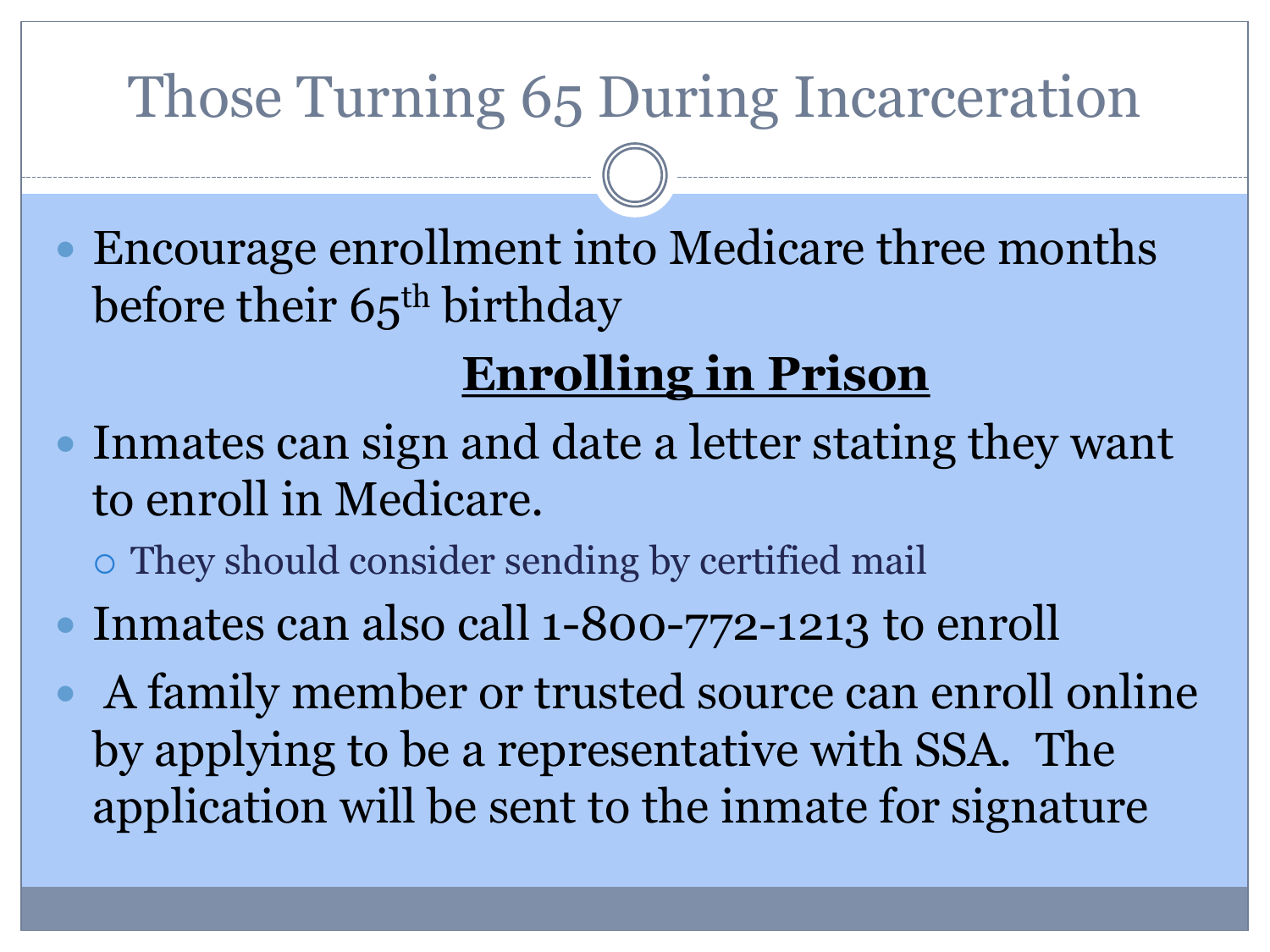# Assistance for Re-Entry

1. Educate beneficiaries to request SSI for the month they are not eligible for SSDI, if eligible, when they go to SSA for benefit reinstatement

- 2. Prepare beneficiaries for the possibility they may owe SS overpayments and overdue premiums
- 3. Screen for eligibility for Medicare Savings Program (MSP) or a Medicaid with a Medicare buy-in
- 4. Screen for Low Income Subsidy (LIS) if not deemed eligible due to MSP or Medicaid
- 5. Provide information on LINET, a temporary Medicare Part D for those on LIS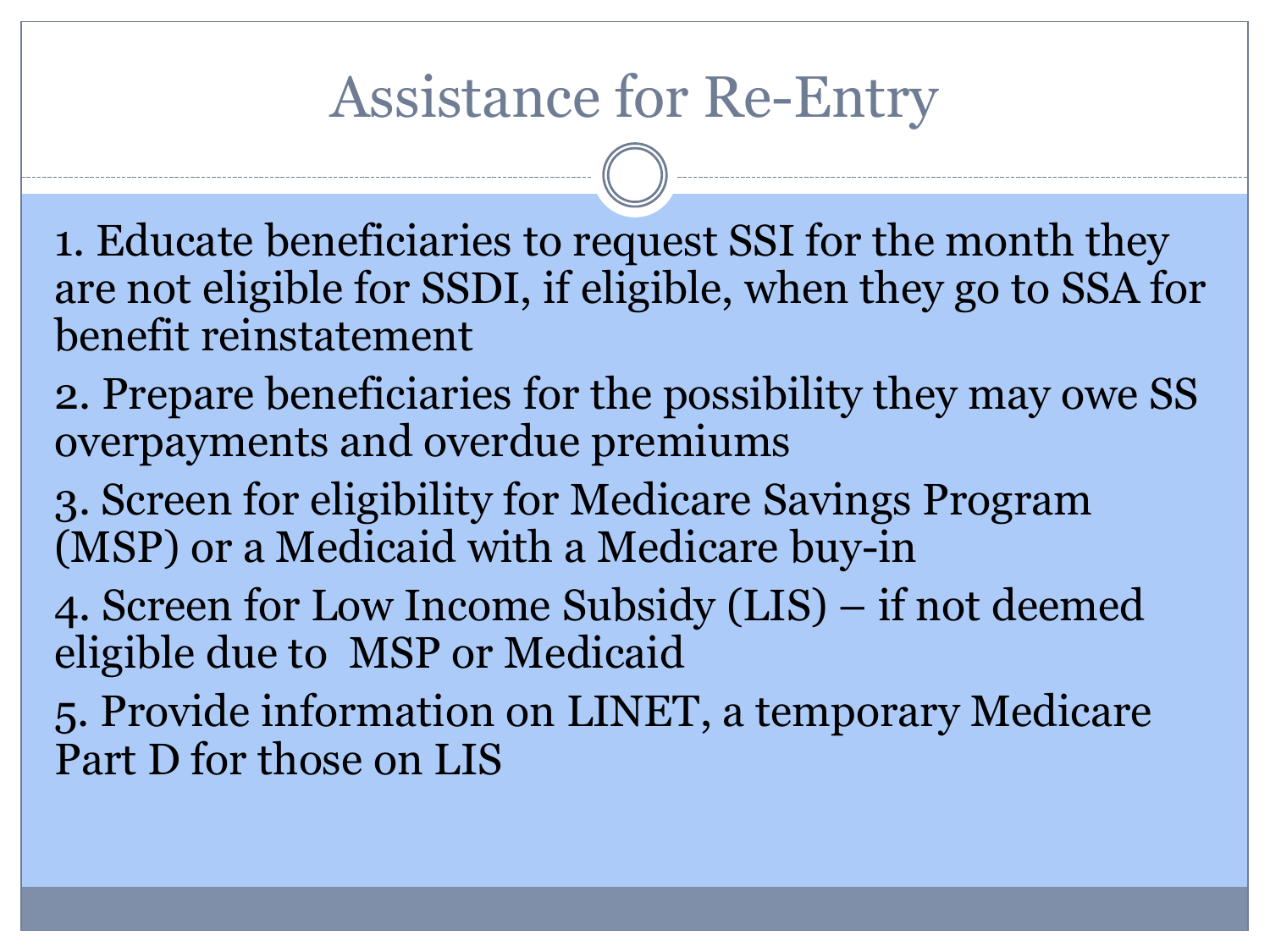# If Pharmacy is Unable to Bill LINET

- Can contact 1-800-MEDICARE to inquire about their Medicare Part D status
- The pharmacy can bill Medicare Part D once the plan is known
- The released prisoner may need to forward best available evidence of eligibility for LIS to be eligible for the low income co-pays.

o Refer to State Health Insurance Program in your state (SHIP)  $\times$  https://www.shiptacenter.org/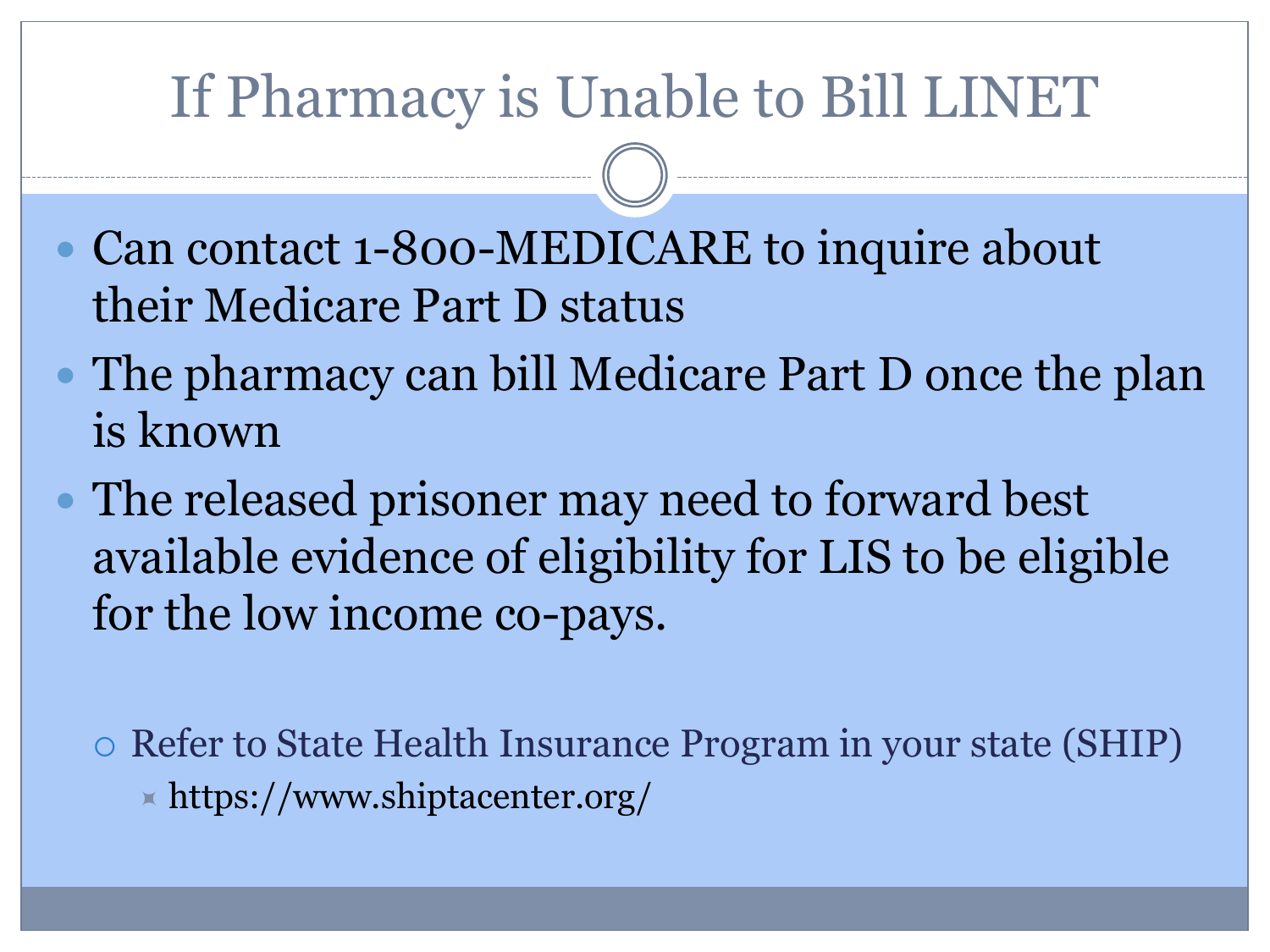# Medications under Medicare Part B

- Individuals are usually removed from Medicare Part B and not placed back onto benefits until after the 25<sup>th</sup> of the month.
- Individuals taking Insulin are unable to get test strips, lancets, inhalers or medications in inhalers if the computer is detecting Medicare. You may need to contact the State Medicaid to intervene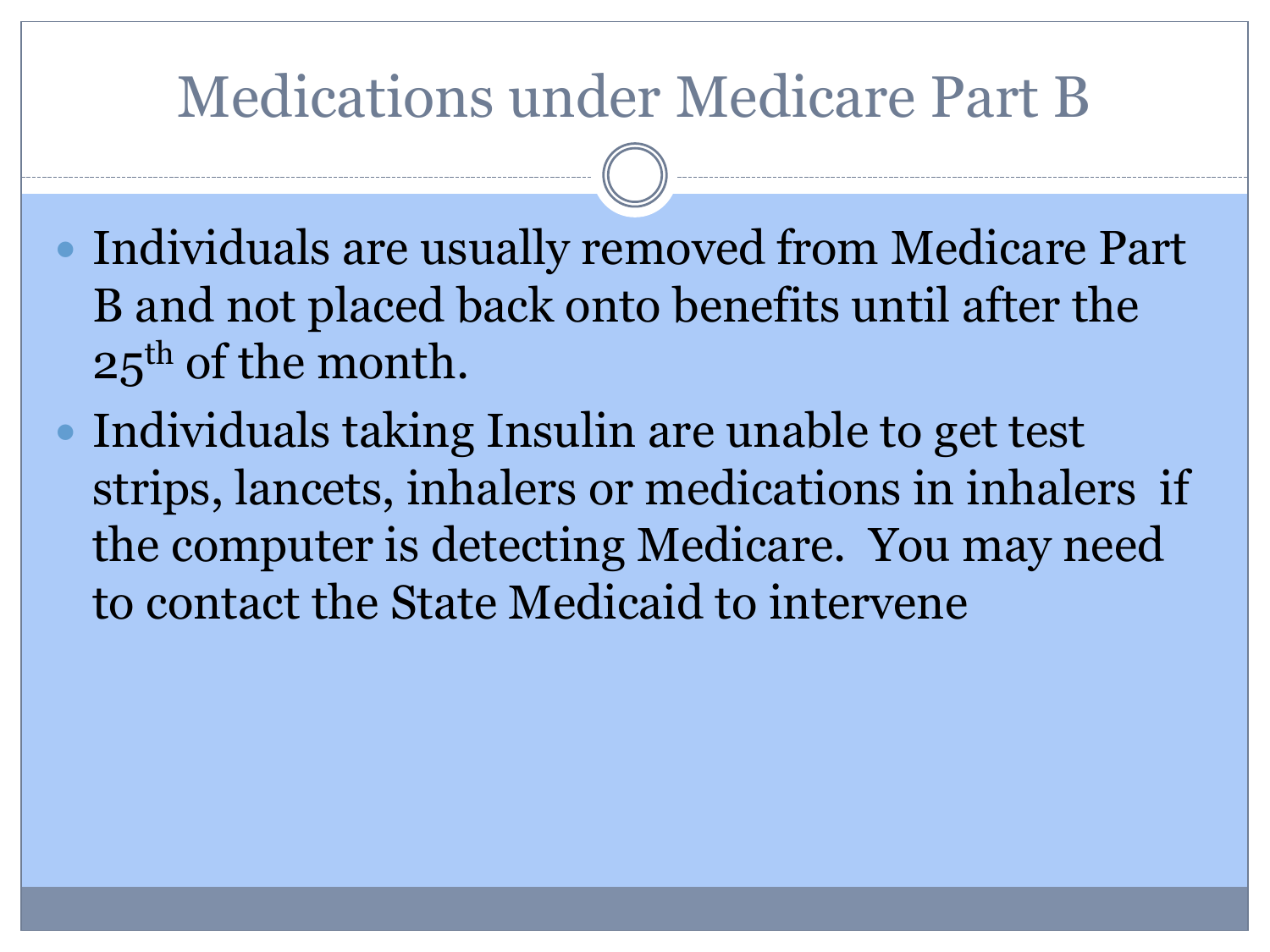# SNAP

- Most prisoners are entitled to expedited SNAP within 7 days because they have no income the month of release
- The State will deny applications submitted before release, even it is submitted the day before release.
- The SNAP Director can request a pre-release waiver to accept SNAP applications during incarceration. The date of application would be the date of release if the waiver was approved.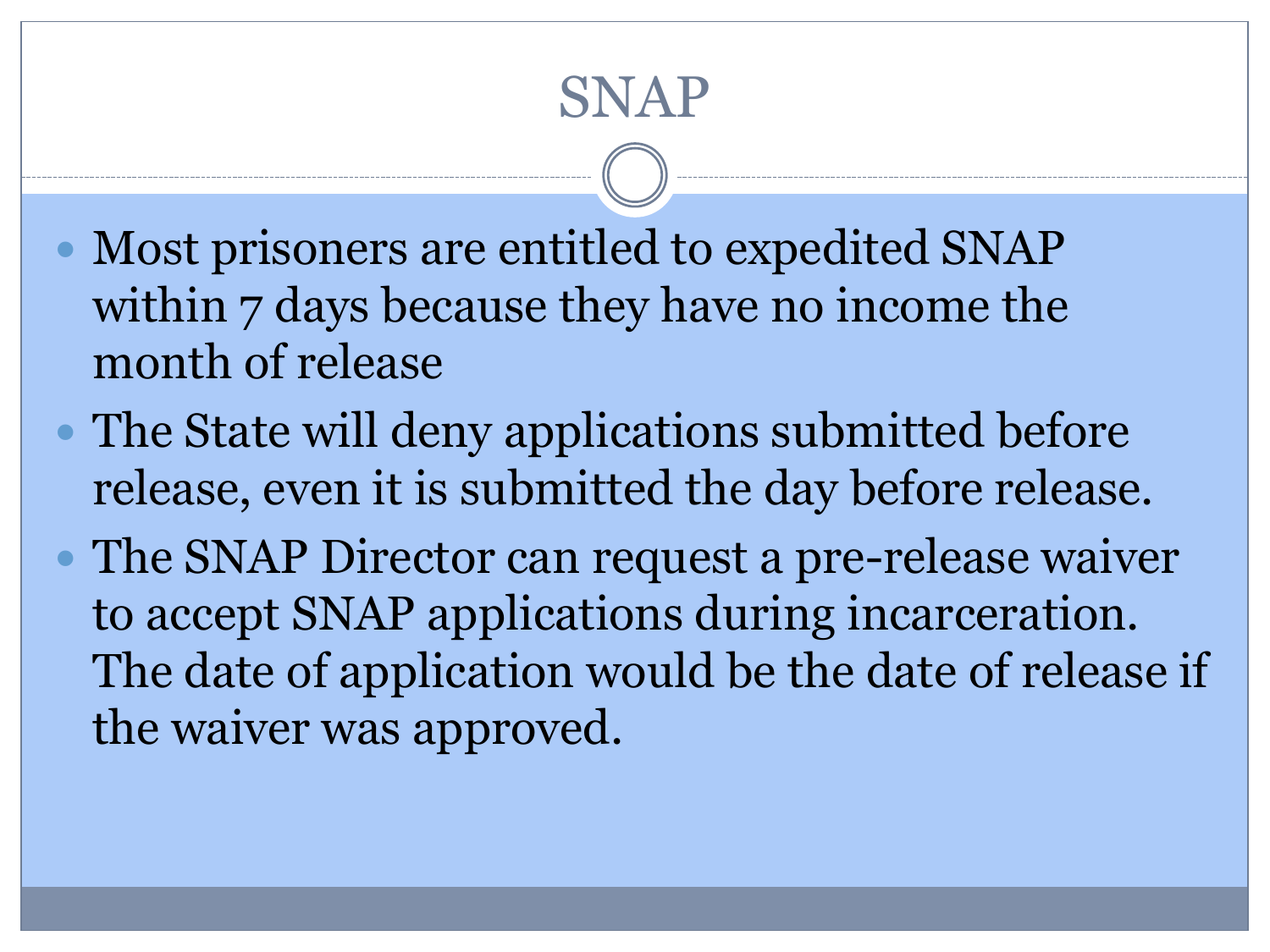## Options for those with resources

 They have 63 days to enroll in Medicare Part D since they have Medicare Part A

 They should enroll back into Medicare Part B during the GEP – their Medicare Part B will start July 1 with increased premium penalties

Explore Veterans Health Benefits, if eligible

Refer to a Federal Qualified Health Center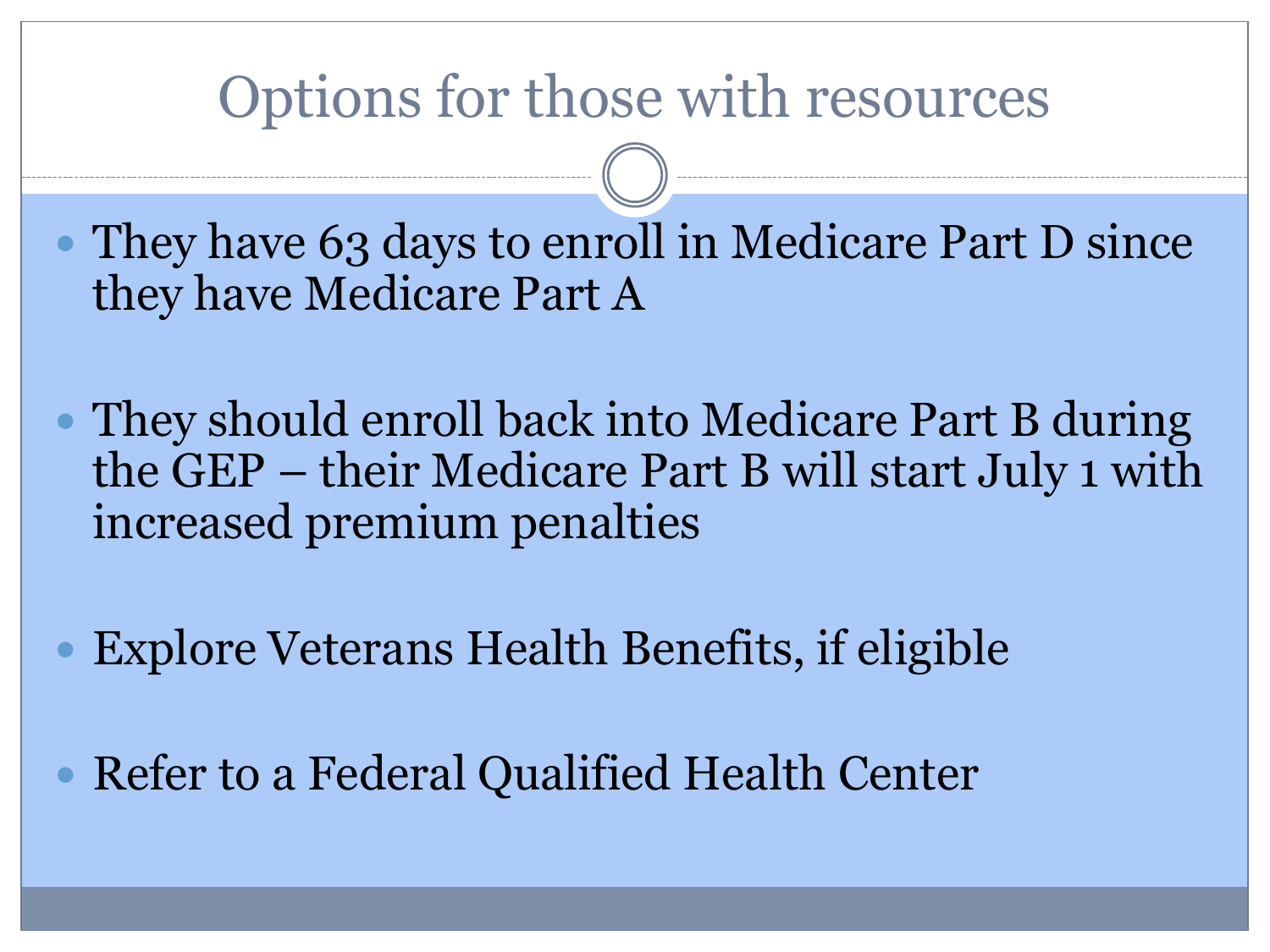# Carla - Case Study of Pilot

- 55 year old woman with a disability
- Became active on Medicare in 2013
- Takes 11 different medications
- Removed from Medicare Part B 2/28/17 for failure to pay premiums
- Removed from Medicare Part D 2/28/13 for failure to pay premiums
- **Release date August 2, 2017**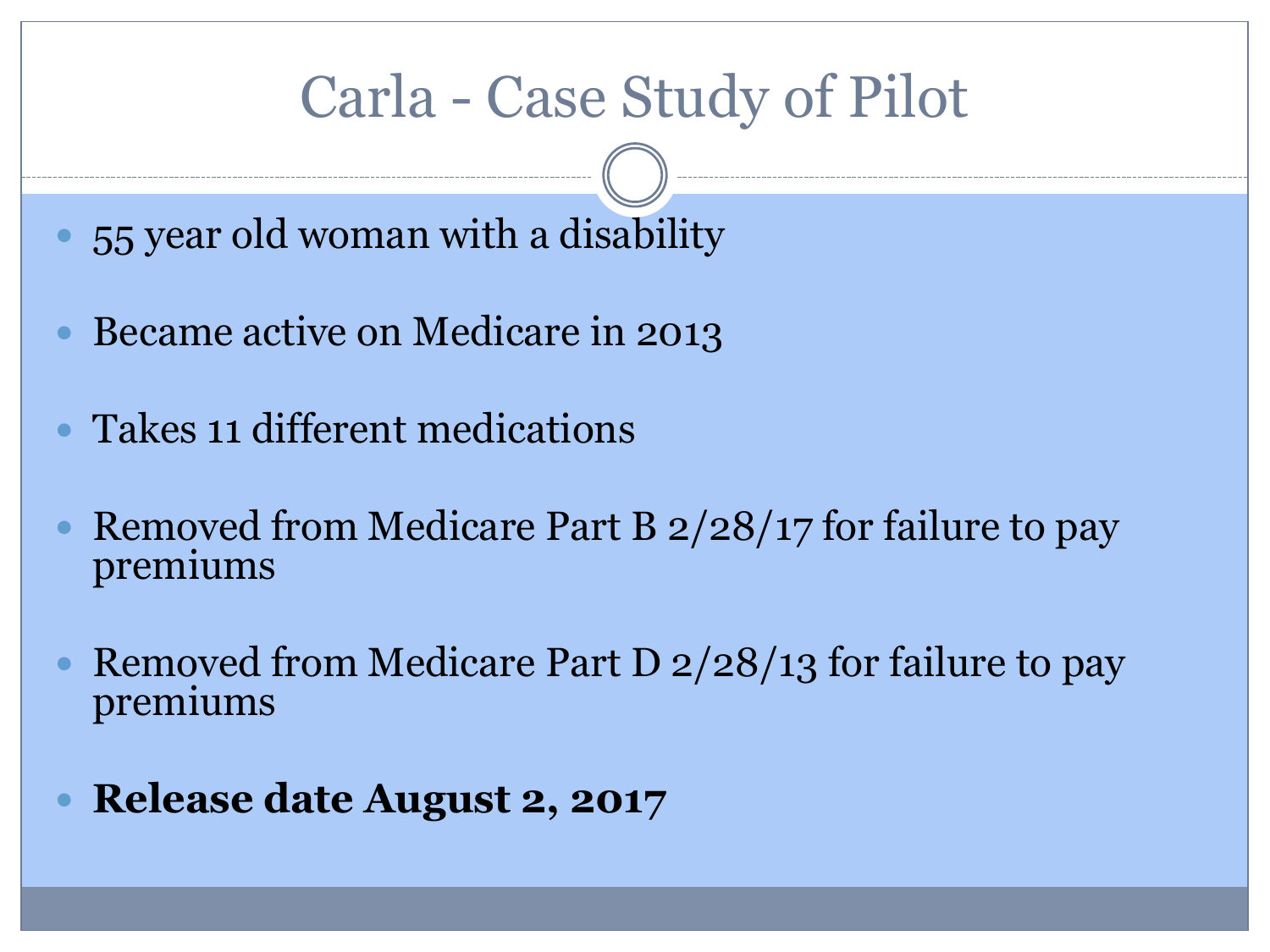# Status of Benefits Upon Re-Entry

On 7/28/17 - approved for Medicaid & QMB effective 8/1/17

- Deemed eligible for the Low Income Subsidy effective  $8/1/17$ 
	- Ensures protection for Medicare Part D
	- Pays all or part of Medicare Part D premium & lowers cost-sharing
	- Eliminates premium penalty for not having Medicare Part D since 2013
- Enrolled in LINET (temporary Medicare Part D plan) automatically effective  $8/1/17$
- Unable to apply for SNAP until her release
- The Medicare Part B is in process (will take at least a month)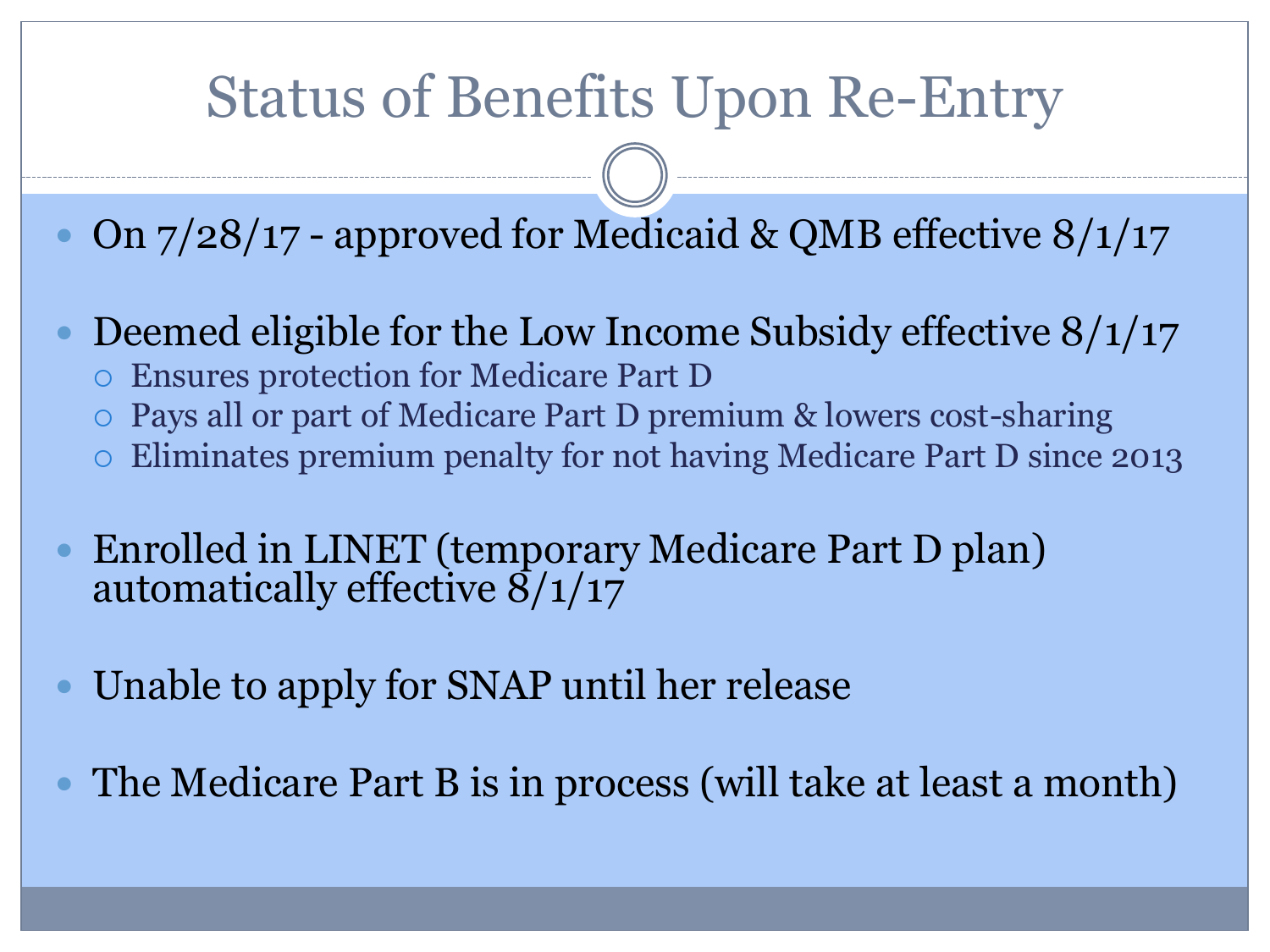## Assistance Provided

- Pharmacist was unable to use the prison voucher because of Medicare status
- Pharmacist was instructed on how to bill LINET
- SNAP granted \$194 (has no income for Aug & Sept)
- Carla went to SSA with proof of release
	- SSDI of \$1869 will be received in October 2018
	- SSA will be withdrawing Med B arrearage and \$9.00/mo for overpayment (amount reduced because of LIS)
	- BEC requested a Medicare Part B buy in be sent to SSA. Not placed on Part B until October - buy-in effective 8/1/17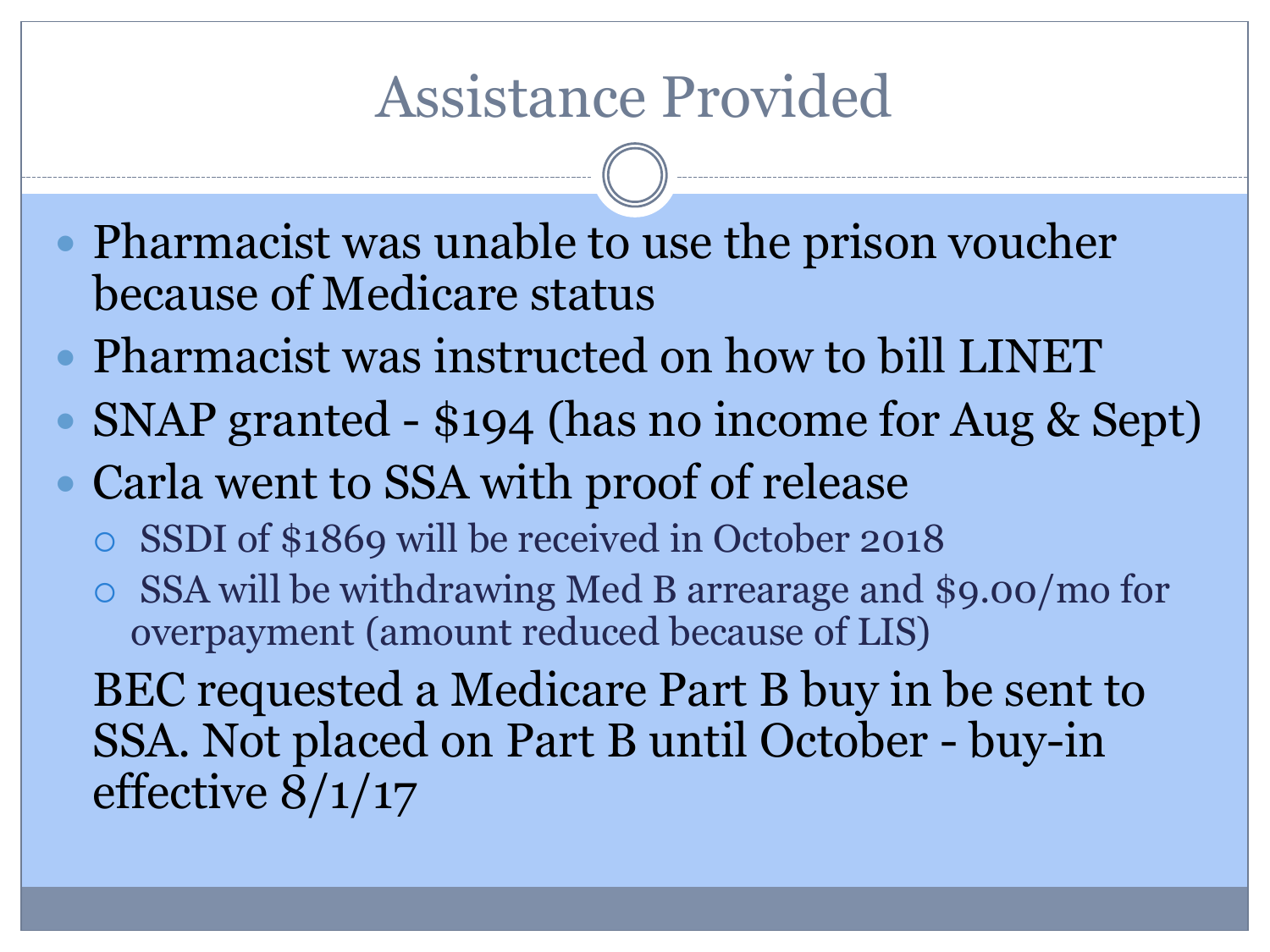## Benefits Change in October

 Over income for Medicaid - placed in a spend down status of \$3718.32 for a 6 month period.

Remains on QMB & LIS

• SNAP was discontinued 9/30/17

 Auto-enrolled into a Medicare Part D plan. She needs to select one that works with her medications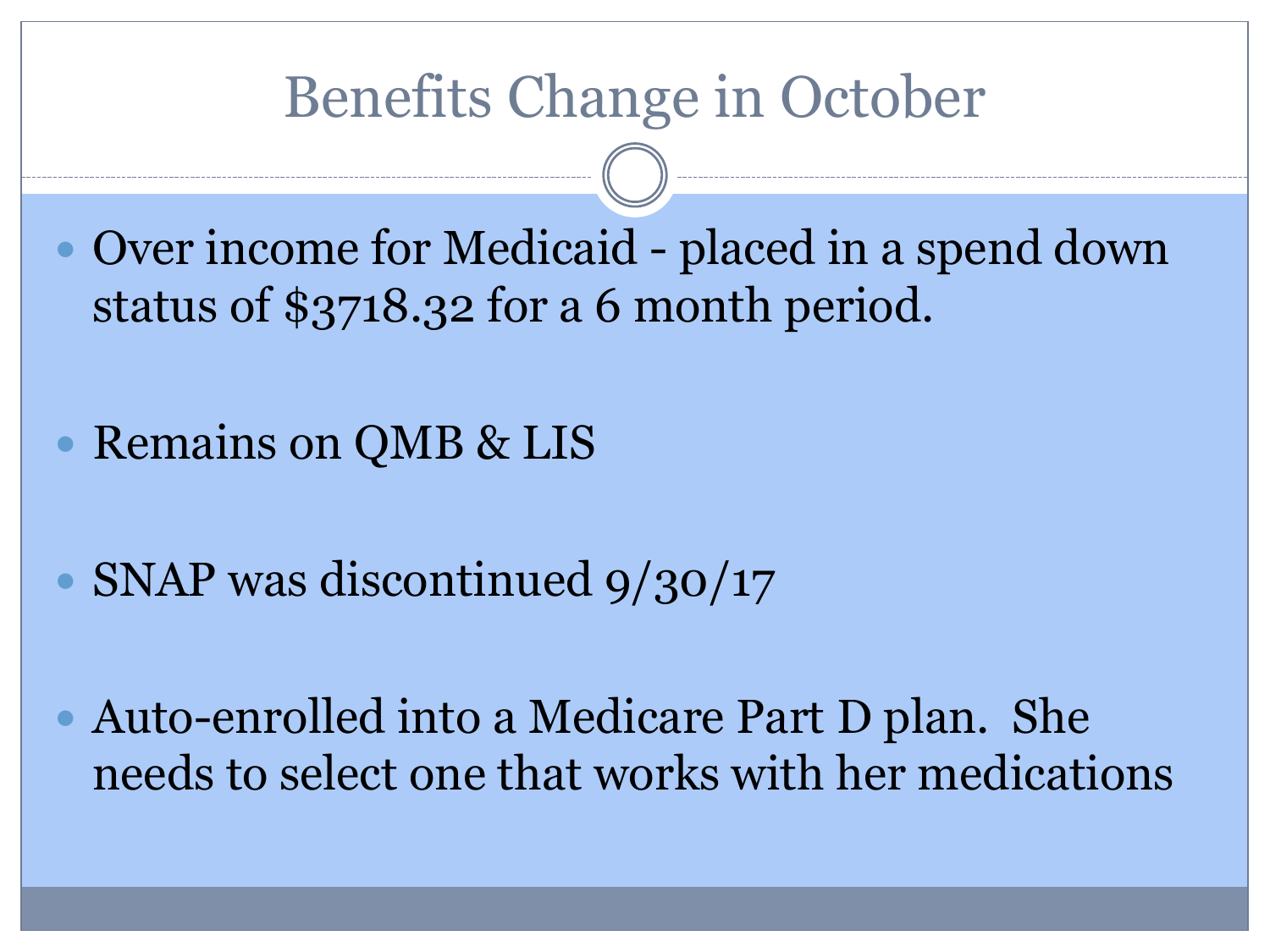## Lessons Learned

 MSP is often approved, but the request for the Medicare Part B buy-in doesn't always occur

#### The Medicare Database indicated:

- Some were already enrolled in the Low Income Subsidy
- Some were auto-enrolled into a Medicare Part D plan despite the fact they were out of network
- Others were on LIS but not enrolled in a Medicare Part D plan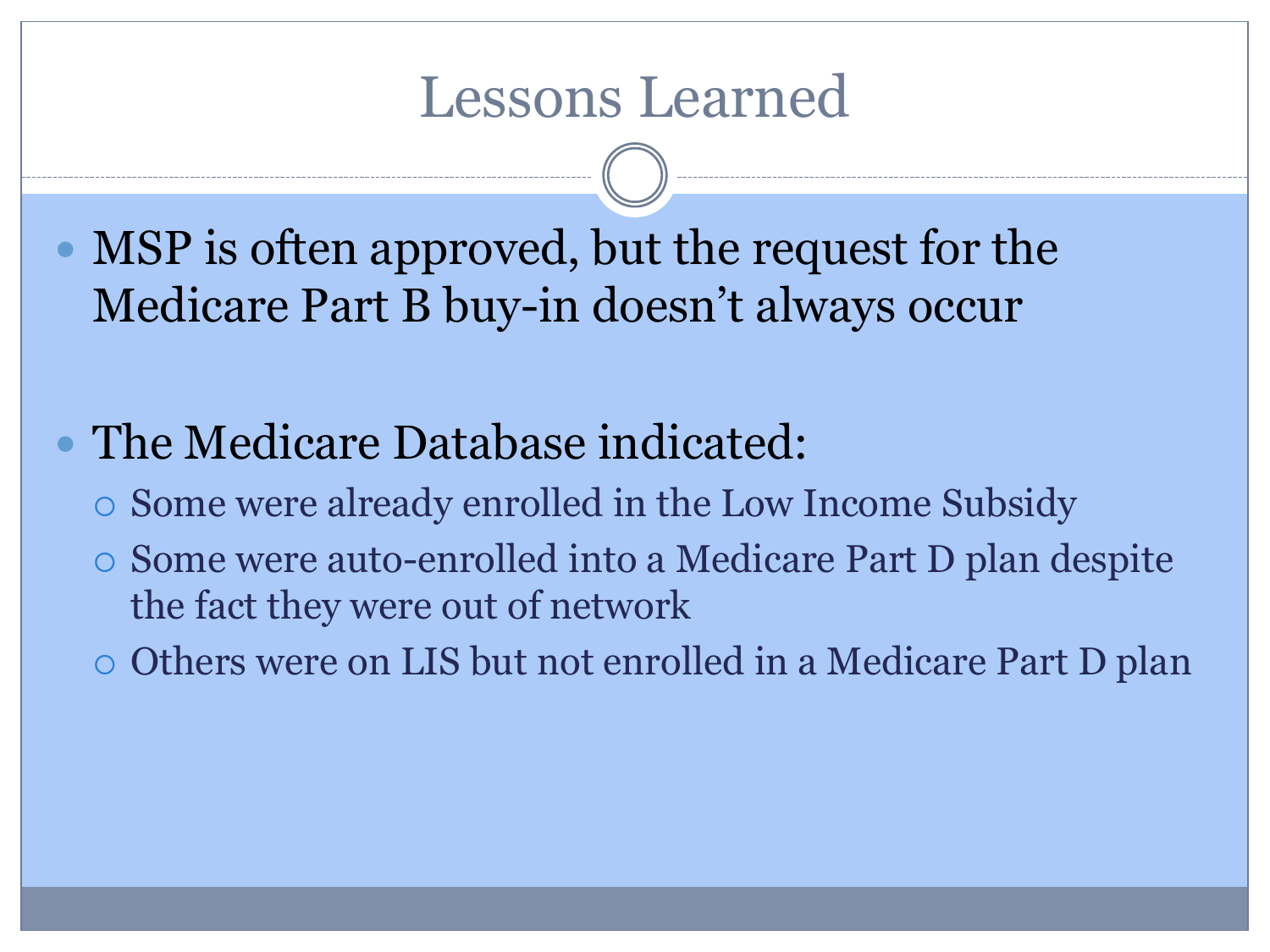## Lessons Learned

- Medicaid can pay for an inpatient hospitalization while incarcerated. This enrollment triggers an enrollment into the Low Income Subsidy
- CMS allows medical benefits under Medicaid at times when Medicare doesn't
- Medicare and Social Security follow the same guidelines
- Confusion on when individuals in half way houses can access SS and Medicare
- Confusion between those on SSI vs. SSDI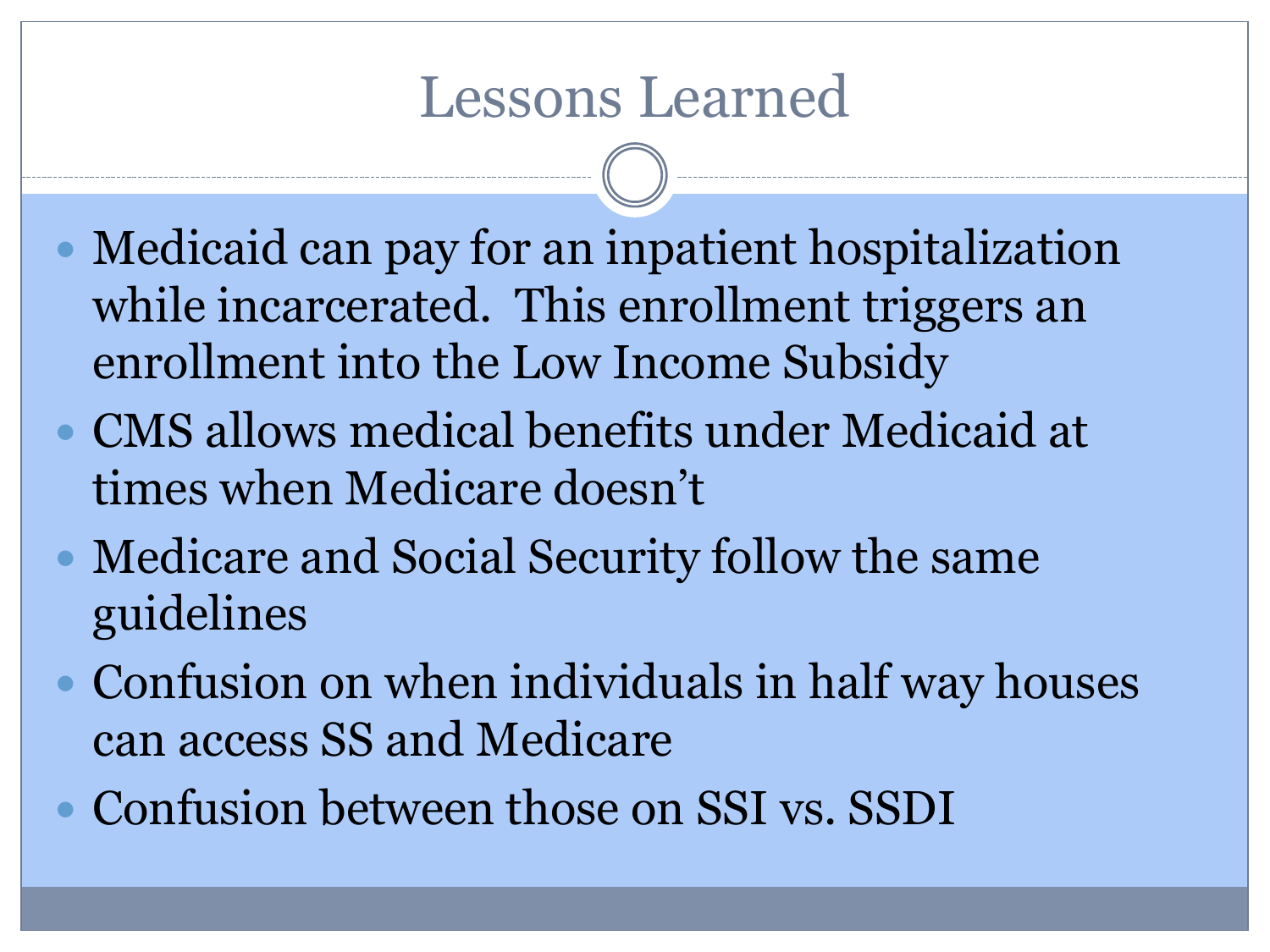# Challenges with Cost Sharing

- Cost sharing is based on the level of LIS
- If Medicaid places individuals on a Medicaid spenddown it might increase their cost sharing for prescriptions
- Some inmates are unable to get their medications upon release since they have no source of income for two months
- They may need to appeal the Medicaid decision of a spenddown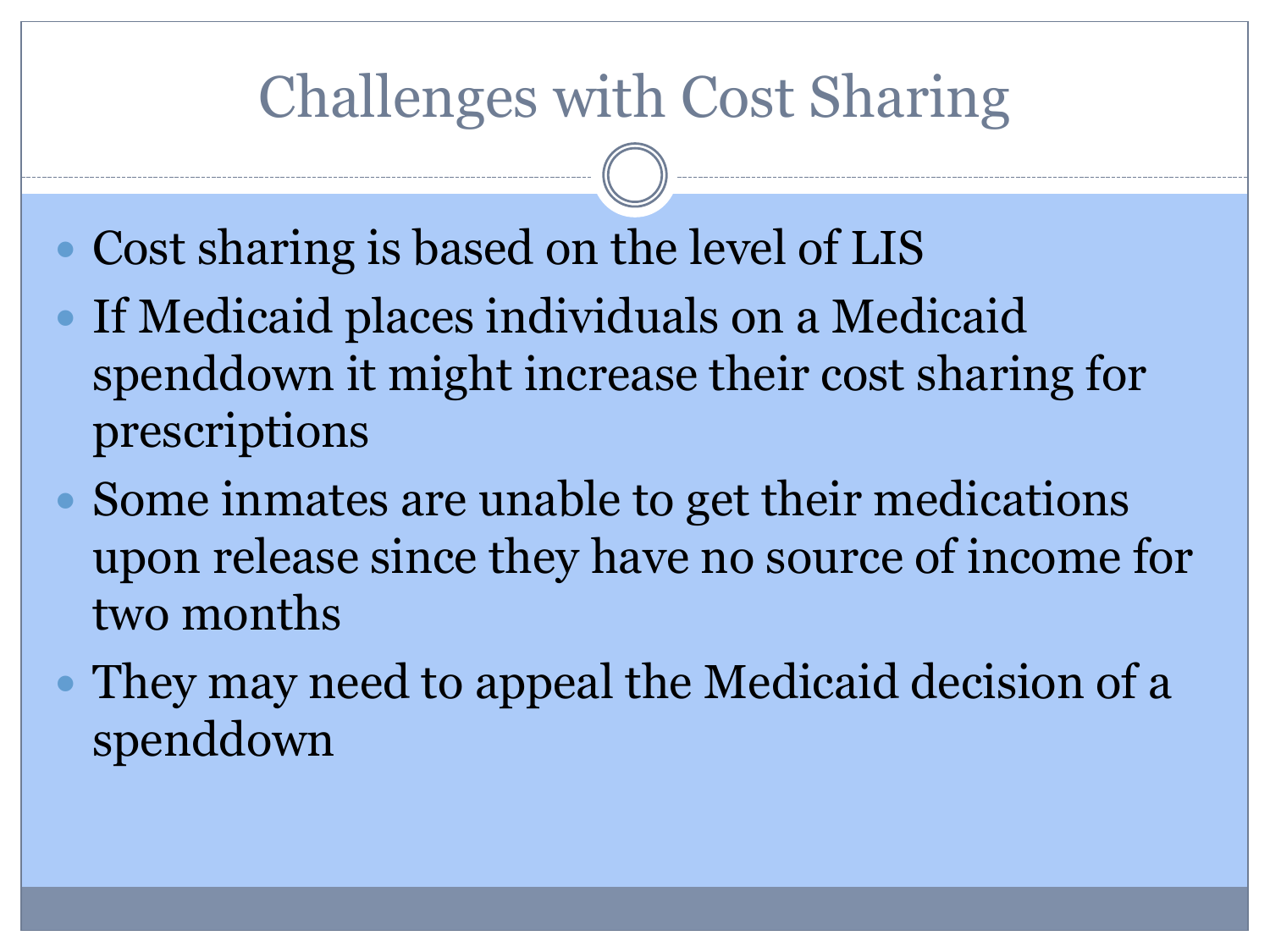# Resources

#### WE ARE WILLING TO SHARE MATERIALS FOR YOUR USE AND MODIFICATION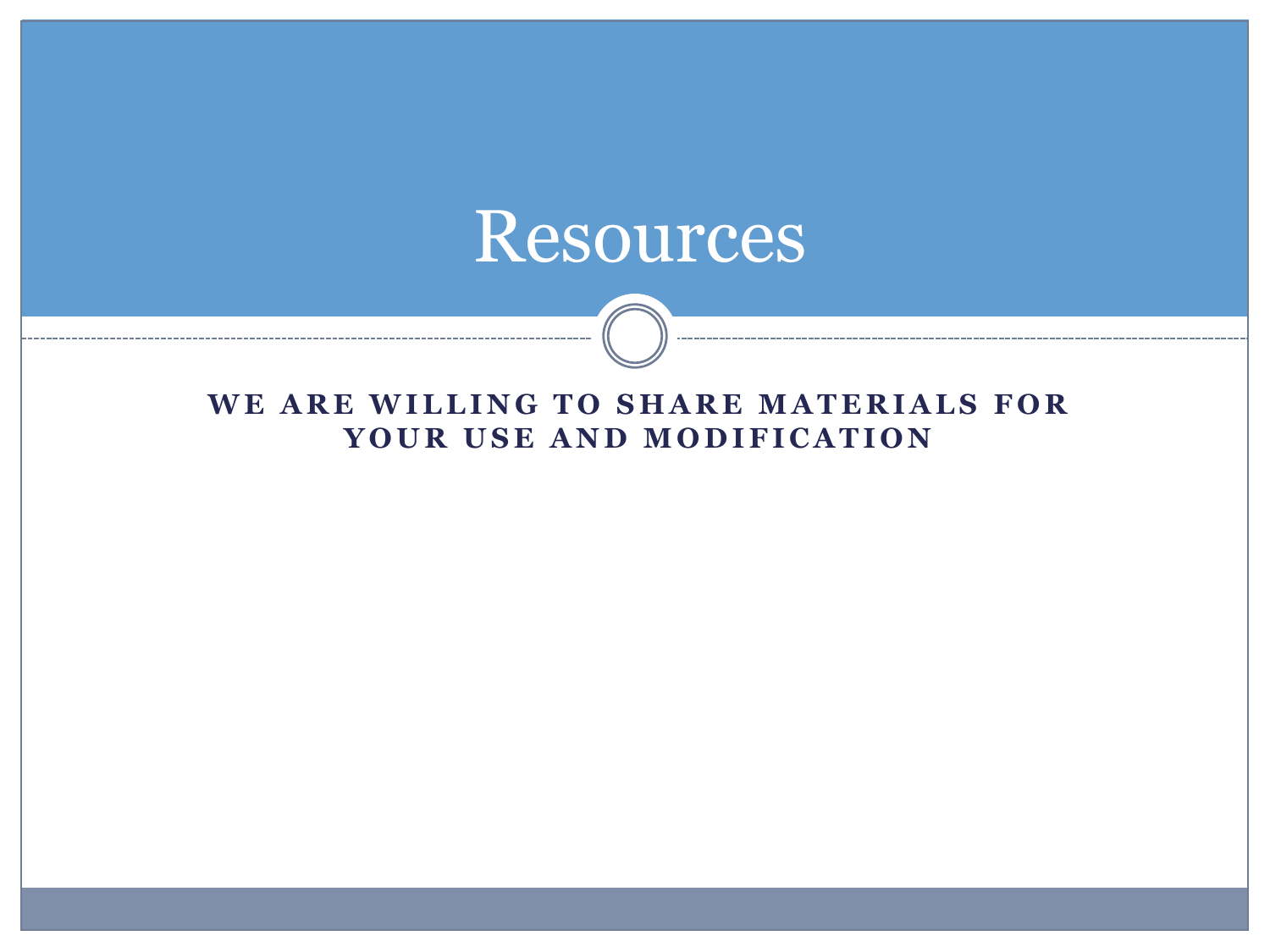# **Marketing Outside of the Prison**

 While awaiting work within the prison, we developed brochures for discharge planners and others to give to prisoners being released



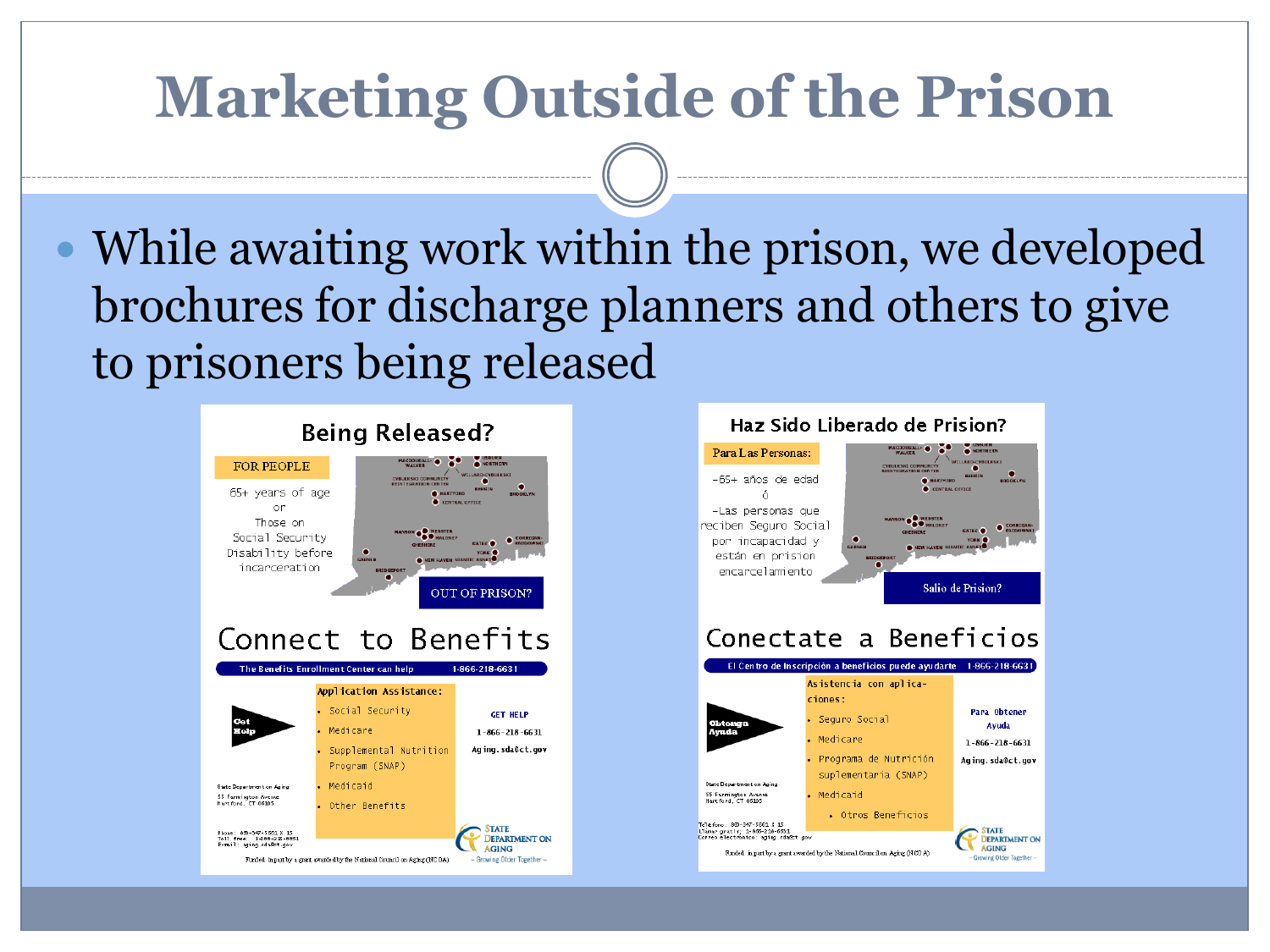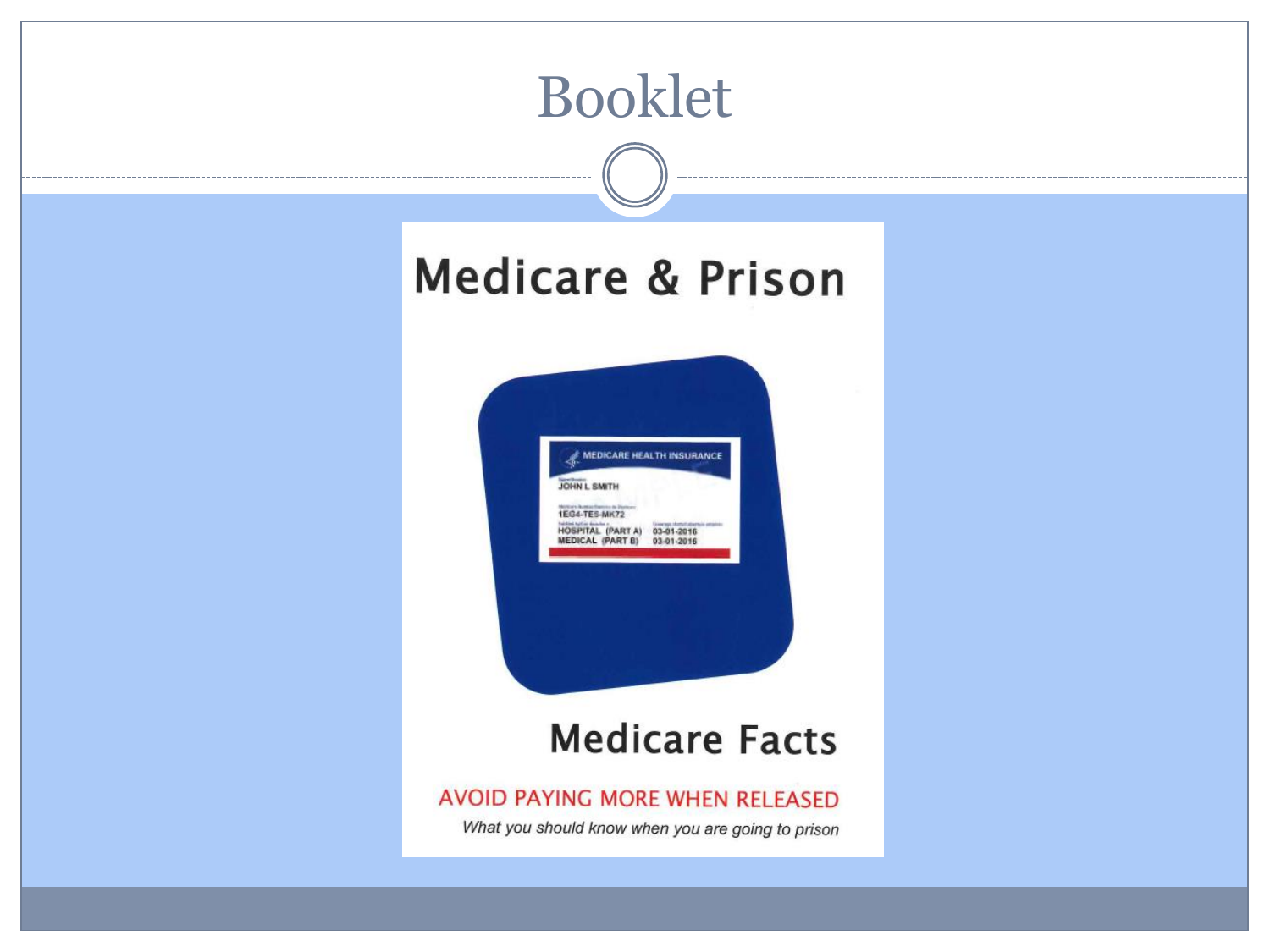### Important Facts Publication

#### **Important Facts**

#### For Released Prisoners with Medicare

#### **Re-starting Your Social Security Benefits**

When you were sent to prison, your Social Security Disability or Retirement benefits were suspended, or stopped, after you were in prison for 30 straight days. You do not need to apply for these benefits again after your release. To get these benefits re-started, you should go to your closest Social Security Administration office with your release paperwork from the Department of Corrections (DOC). You can call 211 to find the Social Security office nearest to you. Expect to get your first payment two months after your release. Ask Social Security to see if you qualify for Supplemental Security Income (SSI). If you turned 65 during your prison stay, you can enroll in Medicare part A and Social Security benefits at Social Security.

You may owe Social Security money for funds you received after you went to prison since these funds are not stopped until you have been in prison for 30 days. In 2018, there is a monthly fee for Medicare Part B of \$134 a month that most people pay out of their Social Security check. When your Social Security check was placed on hold during your stay in prison, this fee stopped getting paid. After three months with no payments, Social Security may have removed you from this benefit. If you owe this money to Social Security, it will be taken out of your first check. Please be aware, Social Security no longer mails Social Security checks to your home. You will need to open a checking or savings account to avoid a delay in getting your funds or you can enroll to receive a Direct Express Mastercard by calling 1-800-333-1795.

#### **Getting back Medicare Part B**

Medicare Part B, the medical portion of Medicare, pays for your doctor visits, blood tests, outpatient therapy and for some special types of drugs. If you were removed from Medicare Part B, you will only have Medicare Part A active, the part that pays for hospital care.

You would normally have to wait to a General Enrollment Period from January 1 through March 31 to apply for Medicare Part B again, but because you do not have income from Social Security when you are released, you may qualify for the Medicare Savings Program (MSP). MSP can help you get your Medicare Part B on the date MSP starts and it will pay your

Funded by a grant from the National Council on Aging

monthly fee for you. You may be able to get help to pay all fees for Medicare hospital or medical care if you qualify for the Qualified Medicare Beneficiary (QMB) level of MSP. Ask staff to request MSP when you apply for Medicaid. Medicare Part B will not get active until Social Security knows DSS is paying your premium, which happens around the 25<sup>th</sup> of the month after your release.

You can apply for Supplemental Nutritional Assistance Program (SNAP) after you are released from prison in many ways. The fastest is at any Department of Social Services (DSS) office. You may be able to get emergency SNAP benefits if you have less than \$150 in income and \$100 or less in assets or money in the bank. At the same time, ask DSS to check if you are active on Medicaid or MSP.

MEDICARE HEALTH INSURANCE

HOSPITAL (PART A) 03-01-2016<br>MEDICAL PART B) 03-01-2016

**Pharmacy Directions** 

**Billing LINET** 

Cardholder ID-Medicare number

Optional: Patient ID=Medicaid cl

BIN=015599

+ letter

PCN=05440000

Group ID=Leave blank

id or SSN number

**JOHN L SMITH** 

**1EG4-TES-MK72** 

#### **How to Get Your Drugs**

When you are ready to be released, the Department of Corrections (DOC) will give you a paper or voucher, that is good for 5 days for a 30-day supply of your drugs. The youcher tells the pharmacist how to get the doctor's orders for your drugs. Because you have Medicare, you will also need to tell the pharmacist to enroll you in a temporary Medicare Part D plan, called LINET. You are able to get onto LINET If you applied for Medicaid health insurance before you left prison. Medicaid or another state program. Medicare Savings Program, enrolls you into Extra Help, a program which pays for you to have a benchmark Medicare Part D prescription plan and lowers what you pay when you get drugs. You will have to pay a small fee or cost share when you get these drugs. Please give your pharmacist your Medicare claim number, which is usually your social security number with an "A" after it, or the number listed on your red, white and blue Medicare card. Please contact CHOICES at 1-800-994-9422 for help choosing a permanent Medicare Part D plan and with questions about Medicare.

There are some very specific medicines that are billed to Medicare Part B. If you use an inhaler, or take Insulin, or put medicine into a nebulizer machine for breathing problems, you may need DSS to allow the pharmacist to bill Medicaid for these drugs. The pharmacist can contact the DSS pharmacy unit at 1-866-409-8430 for help if you are active on Medicaid.

Funded by a grant from the National Council on Aging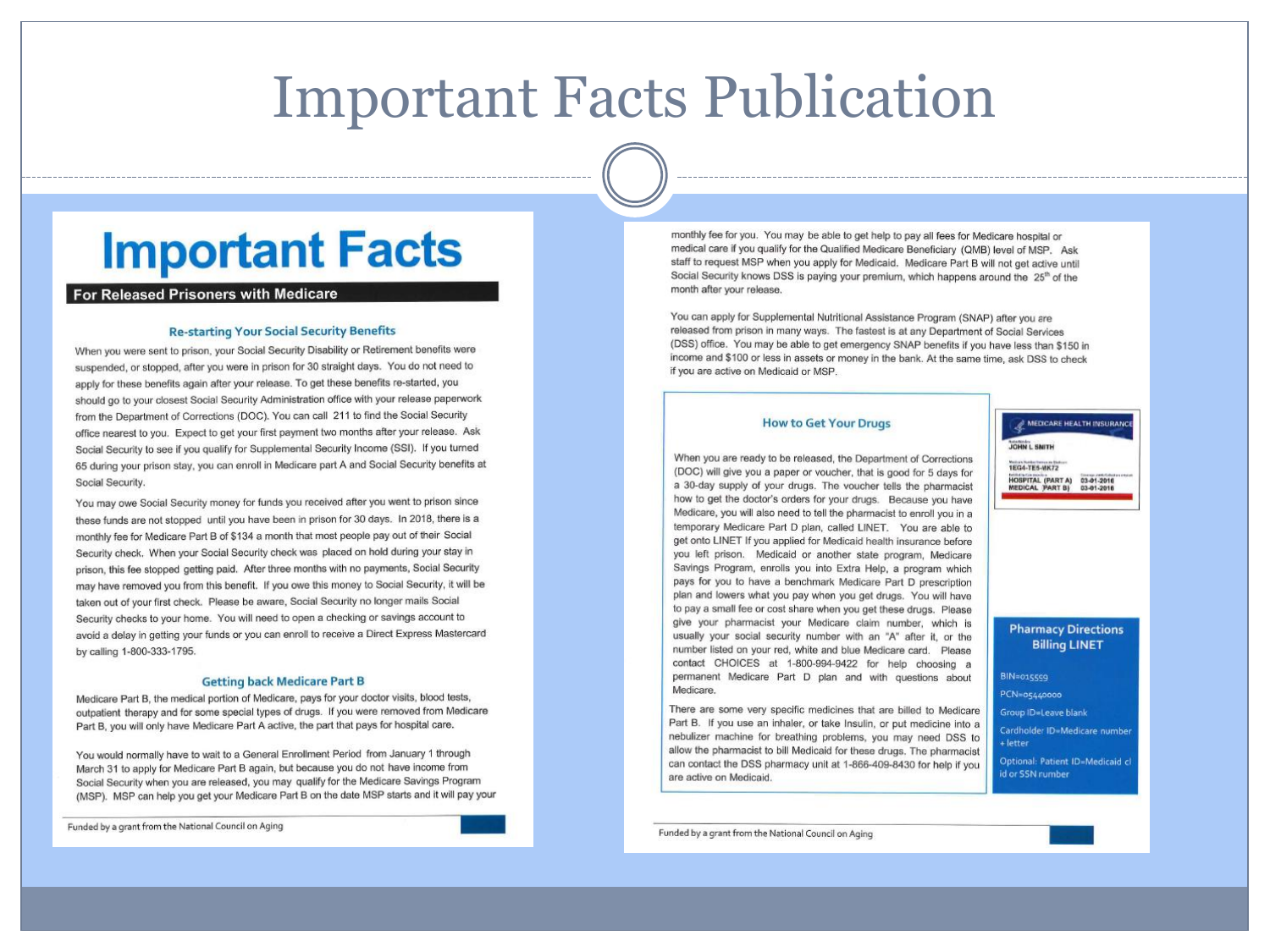### **Resources**

Supporting America's Aging Prisoner Population

[https://www.n4a.org/Files/n4a\\_AgingPrisoners\\_23Feb2017REV%20\(2](https://www.n4a.org/Files/n4a_AgingPrisoners_23Feb2017REV (2).pdf)[\).pdf.](https://www.n4a.org/Files/n4a_AgingPrisoners_23Feb2017REV (2).pdf)

The Number of Older Prisoners Grew by 280% from 1999 – 2016 [http://www.pewtrusts.org/en/research-and-analysis/analysis/2018/02/20/aging-prison](http://www.pewtrusts.org/en/research-and-analysis/analysis/2018/02/20/aging-prison-populations-drive-up-costs)[populations-drive-up-costs](http://www.pewtrusts.org/en/research-and-analysis/analysis/2018/02/20/aging-prison-populations-drive-up-costs)

Medical Problems of State and Federal Prisoners and Jail Inmates, 2011-12 <https://www.bjs.gov/content/pub/pdf/mpsfpji1112.pdf>

The Impact of an Aging Inmate Population on the Federal Bureau of Prisons <https://oig.justice.gov/reports/2015/e1505.pdf>

Check List to Apply for SSDI <https://www.ssa.gov/hlp/radr/10/ovw001-checklist.pdf>

Supplemental Security Income (SSI) Eligibility Requirements **<https://www.ssa.gov/ssi/text-eligibility-ussi.htm>**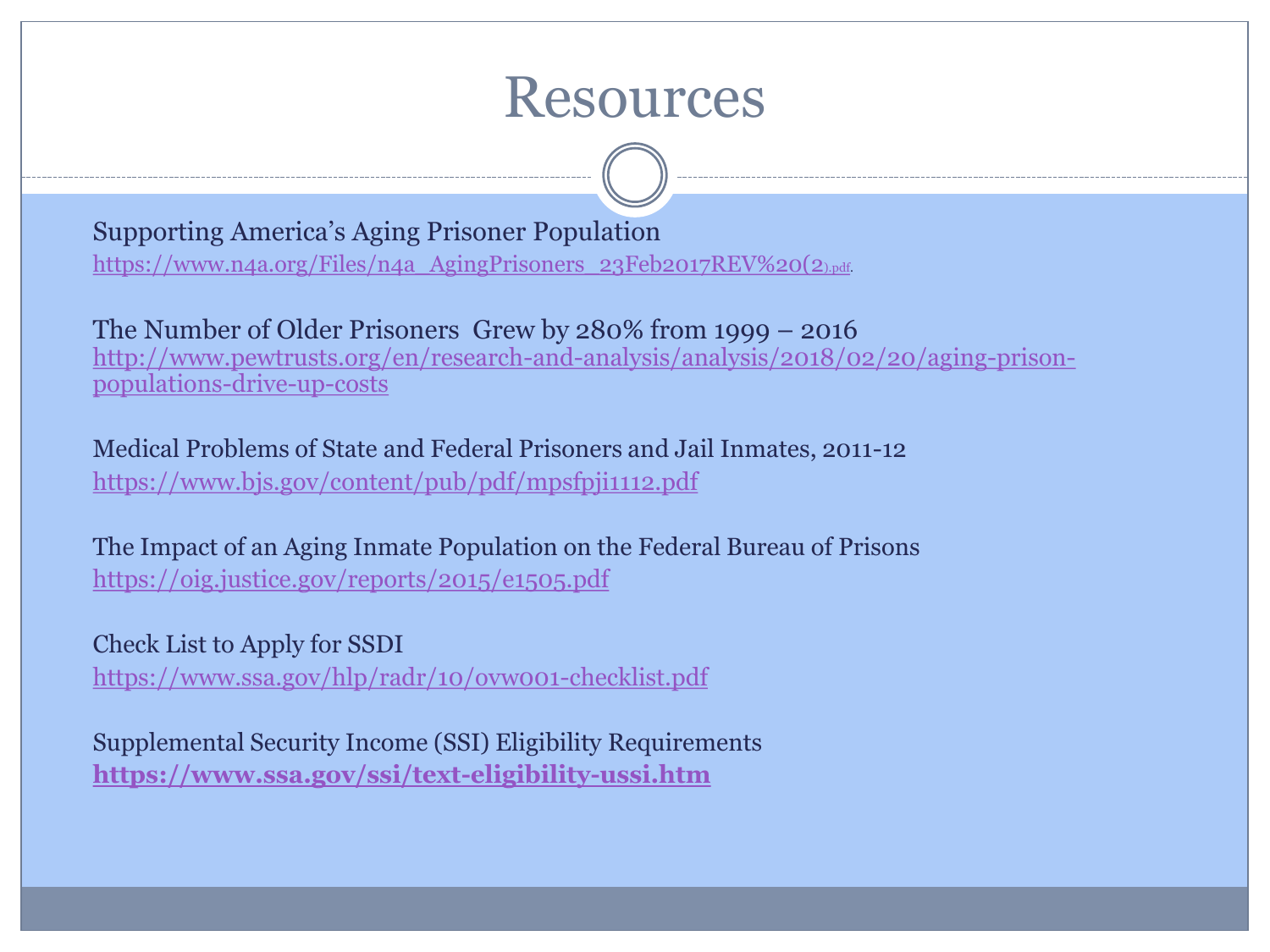### **Resources**

Social Security Overpayments and Low-Income Clients [https://ncler.acl.gov](https://ncler.acl.gov/)

#### What Prisoners Need to Know

<https://www.ssa.gov/pubs/EN-05-10133.pdf>

Limited Income Newly Eligible – LINET Program <https://www.humana.com/pharmacy/pharmacists/linet>

CMS letter dated April 28, 2016 "To Facilitate successful re-entry for individuals transitioning from incarceration to their communities"

<https://www.medicaid.gov/federal-policy-guidance/downloads/sho16007.pdf>